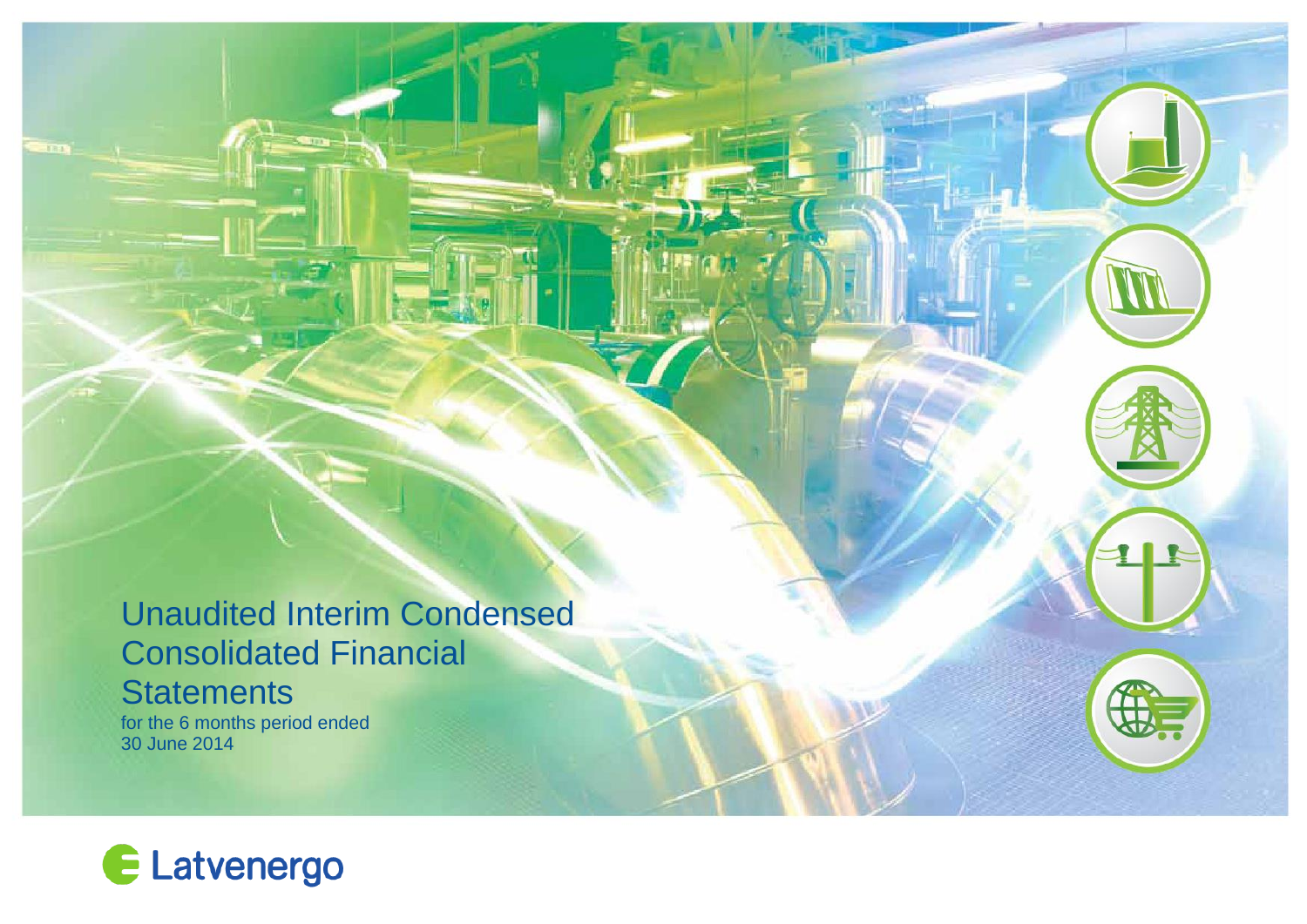Latvenergo Group is the most valuable company in Latvia and one among the most valuable companies in the Baltics. The annual revenue of Latvenergo Group exceeds EUR 1 billion and its asset value exceeds EUR 3.5 billion.

### **CONTENTS**

### Management Report

- 3 Summary
- 4 Latvenergo Group in Brief
- 5 Key Performance Indicators
- 6 Operating Environment
- 9 Financial Results
- 17 Statement of Management **Responsibility**

### Unaudited Interim Condensed Consolidated Financial Statements\*

**FINANCIAL CALENDAR**

#### **28. 11. 2014**

Interim Condensed Consolidated Financial Statements for the 9 months period ending 30 September 2014 (unaudited)

#### **27. 02. 2015**

Latvenergo 2014 Annual Condensed Consolidated Financial Statements (unaudited)

### **CONTACTS FOR INVESTOR RELATIONS**

**E-mail:** investor.relations@latvenergo.lv

**Website:** http://www.latvenergo.lv

#### **DISCLAIMER**

The financial report includes forward-looking statements that are subject to risks, uncertainties and other important factors beyond the control of Latvenergo Group; therefore, the actual results in the future may differ materially from those stated or implied in the future projections.

- 18 Consolidated Income Statement
- 18 Consolidated Statement of Comprehensive Income
- 19 Consolidated Statement of Financial Position
- 20 Consolidated Statement of Changes in Equity
- 21 Consolidated Statement of Cash Flows
- 22 Notes to the Interim Condensed Consolidated Financial **Statements**

*\* Prepared in accordance with the International Financial Reporting Standards as adopted by the European Union*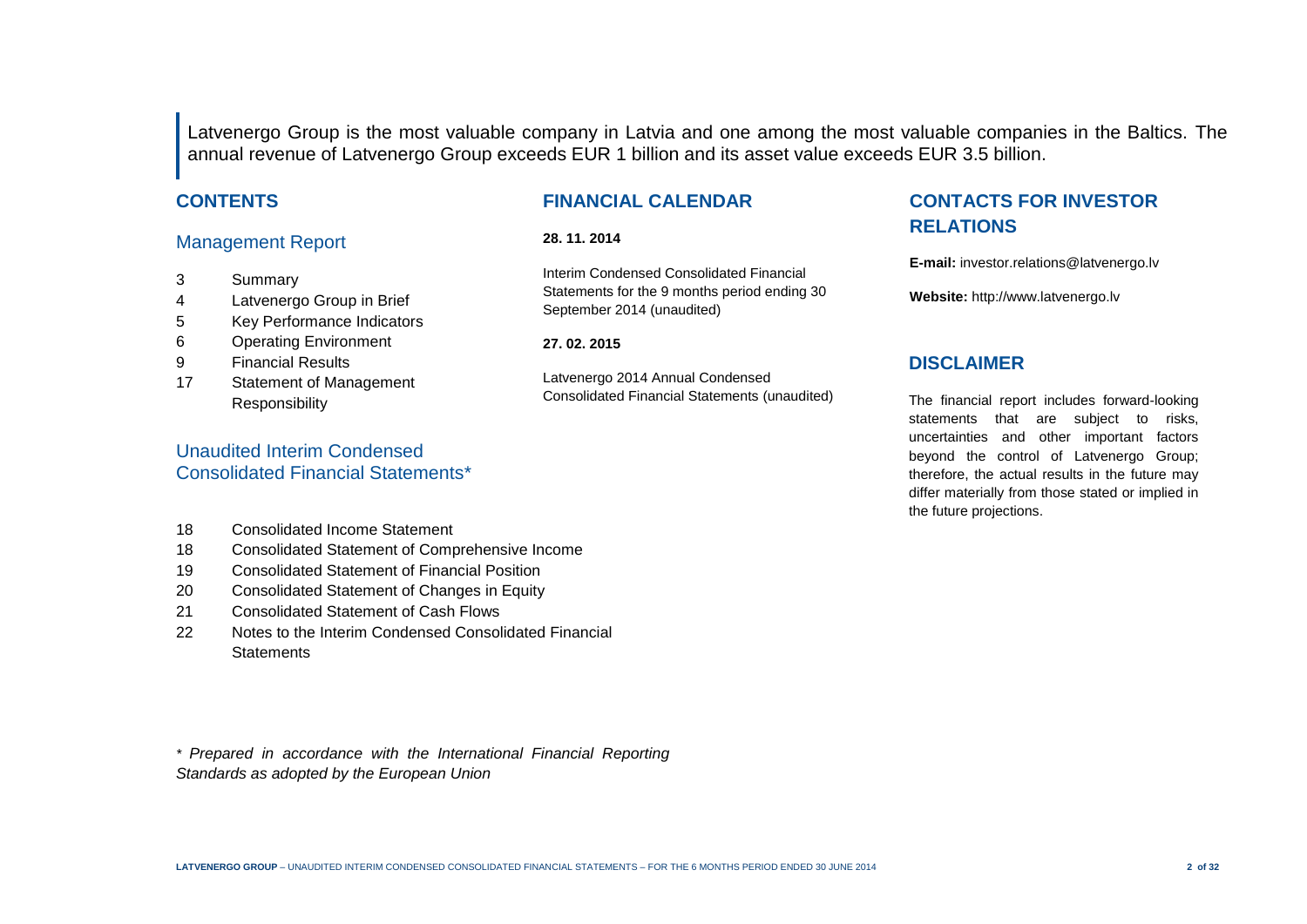# **Summary**

- **O** In 1H 2014, a decline in electricity spot prices in the Nordic countries was mainly determined by lower electricity consumption due to warmer weather conditions and decline in the global market coal price. Electricity prices in Latvia and Lithuania remained at the level of the respective period last year.
- $\bullet$ From the energy balance position, Latvia and Lithuania are deficit region countries. The existing interconnection capacity shortage between power systems determines higher price in the Nord Pool Spot Latvia/Lithuania bidding areas compared to the Nordic countries – in 1H 2014, prices were on average 33% higher.
- $\bullet$ In early 2014, power transmission interconnection EstLink-2 was launched thus there are no significant price differences between Nord Pool Spot Finland and Estonia bidding areas.
- $\bullet$ Enerģijas publiskais tirgotājs AS, a new subsidiary of Latvenergo AS, was established on 25 February 2014, and it has taken over the mandatory procurement administration functions from Latvenergo AS as of 2014.
- $\bullet$ In 1H 2014, Latvenergo Group revenue decreased by 5% reaching EUR 543.1 million, while EBITDA increased by 15% reaching EUR 146.2 million.
- Results were positively impacted by recognition of balanced mandatory  $\bullet$ procurement revenues and costs (EUR 26.3 million). Results were negatively affected by 35% lower electricity output at Daugava HPPs, lost revenues due to electricity supply at the regulated tariff in Latvia and increase of costs (EUR 7.7 million) due to introduction of Subsidised Energy Tax (SET) as of 1 January 2014.
- $\bullet$ In 1H 2014, Latvenergo Group retail electricity supply has increased by 5% despite a decline in the Baltic electricity consumption by approximately 4% due to warmer weather conditions. Latvenergo Group market share exceeds one-third of the Baltic electricity consumption, while 81% of the total electricity retail supply were supplied on the open electricity market.
- In 1H 2014, as a result of focused electricity trade activities, retail  $\bullet$ electricity supply outside Latvia has been increased by 51% and comprises more than one-third of retail electricity supply. The number of customers in neighbouring countries exceeds 32 thousands.
- $\bullet$ The total amount of investments was EUR 64.7 million in 1H 2014. The amount invested in the networks represents more than 70% of the total investments. After the end of the reporting period, construction of 330 kV project *Kurzeme Ring* transmission line connection *Grobiņa-Ventspils* has been completed in August 2014.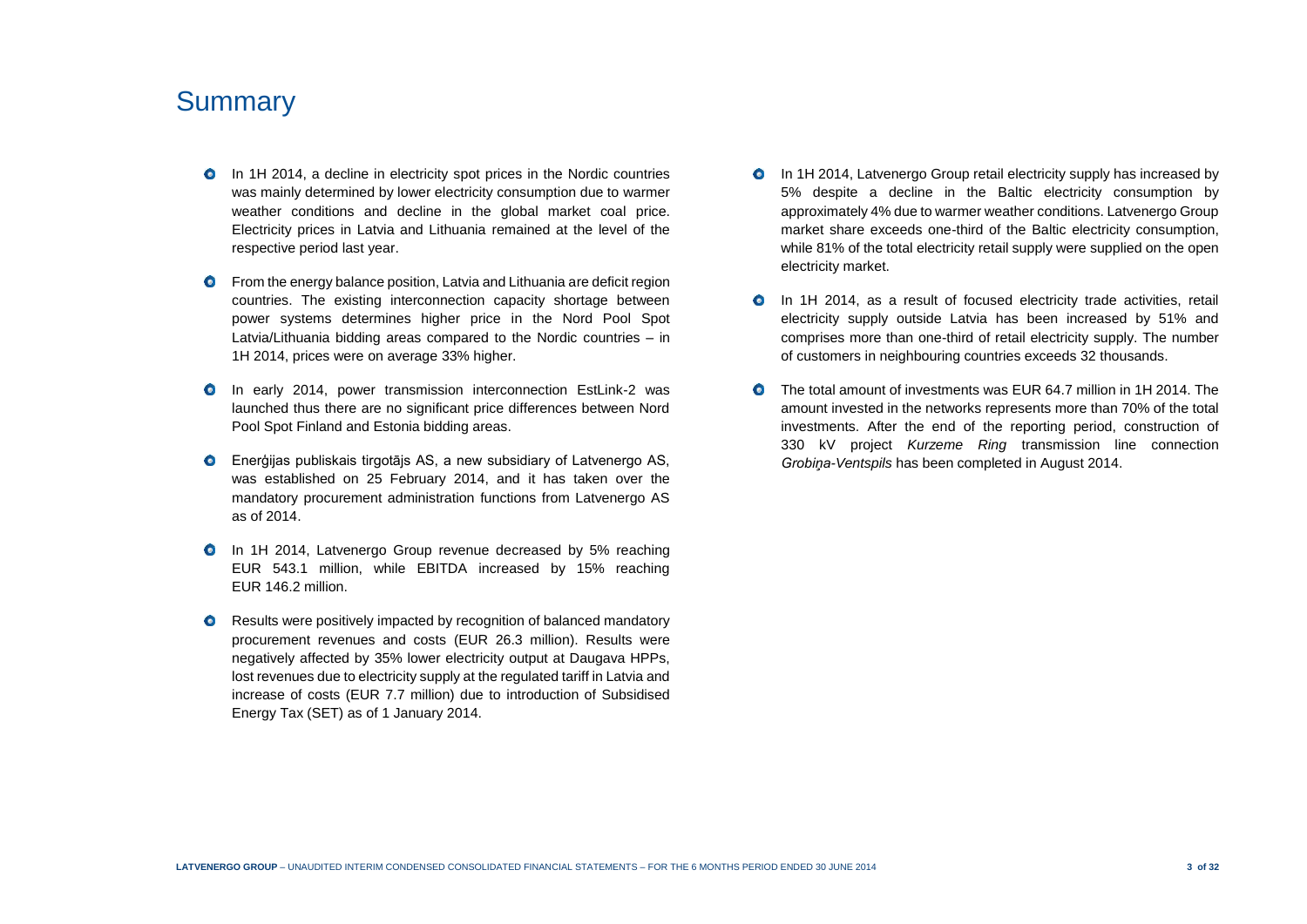# Latvenergo Group in Brief

Latvenergo Group is a pan-Baltic power supply utility operating in electricity and thermal energy generation and supply, electricity distribution services and transmission system asset management.

Latvenergo Group comprises the parent company Latvenergo AS and seven subsidiaries. In order to improve the transparency of administration of mandatory electricity procurement process, new subsidiary Enerģijas publiskais tirgotājs AS was established on 25 February 2014. The subsidiary has taken over the mandatory procurement administration functions from Latvenergo AS as of 1 April 2014. All shares of Latvenergo AS are owned by the State and they are held by the Ministry of Economics of the Republic of Latvia.

Latvenergo AS is a shareholder in two associated companies – Pirmais Slēgtais Pensiju Fonds AS (46.3%; Latvenergo Group – 48.15%) and Nordic Energy Link AS (25%); along with a shareholding in Rīgas siltums AS (0.005%).

Latvenergo Group divides its operations into three operating segments: generation and supply, distribution and management of transmission system assets. This division in segments is made according to the needs of the internal organizational structure, which forms the basis for a regular performance monitoring, decision-making on resources allocated to segments and their performance measurement. Each segment is managed differently from a commercial point of view.

**The generation and supply segment** comprises electricity and thermal energy generation operations, conducted by Latvenergo AS and Liepājas enerģija SIA, as well as electricity supply (incl.

|                                      | <b>Country of</b><br>operations | Type of operation                                                          | <b>Participation</b><br>share |
|--------------------------------------|---------------------------------|----------------------------------------------------------------------------|-------------------------------|
| Latvenergo AS                        | Latvia                          | Generation and supply of<br>electricity and thermal energy                 |                               |
| Sadales tīkls AS                     | Latvia                          | Electricity distribution                                                   | 100%                          |
| Latvijas elektriskie tīkli AS        | Latvia                          | Transmission system<br>asset management                                    | 100%                          |
| Enerģijas<br>publiskais tirgotājs AS | Latvia                          | Administration of electricity<br>mandatory procurement process             | 100%                          |
| Elektrum Eesti OÜ                    | Estonia                         | Electricity supply                                                         | 100%                          |
| Elektrum Latvija SIA                 | Latvia                          | Electricity supply                                                         | 100%                          |
| Elektrum Lietuva UAB                 | Lithuania                       | Electricity supply                                                         | 100%                          |
| Liepājas enerģija SIA                | Latvia                          | Thermal energy generation and supply<br>in Liepaja, electricity generation | 51%                           |

electricity wholesale) in the Baltics carried out by Latvenergo AS, Enerģijas publiskais tirgotājs AS, Elektrum Eesti OÜ and Elektrum Lietuva UAB.

**The distribution segment** provides electricity distribution services in Latvia (approximately 99% of the territory). Services are provided by Sadales tīkls AS – the largest distribution system operator in Latvia (about 900 thousand customers). Distribution tariffs are approved by the Public Utilities Commission (PUC).

**The management of transmission system assets segment** is managed by Latvijas elektriskie tīkli AS – the company that owns the transmission system assets (330 kV and 110 kV transmission lines, substations and distribution points) and conducts their maintenance, construction and lease to the transmission system operator Augstsprieguma tīkls AS. The payments for the lease of transmission system assets are calculated in accordance with the methodology approved by the PUC.

Latvenergo Group Strategy represents a transparent and rational vision of pan-Baltic development during the opening of the Baltic electricity market and development of new electricity interconnections. Latvenergo Group has set the following strategic objectives to be reached until 2016:

- strengthening of the market position in the Baltics;
- diversification of electricity generation sources;
- balanced development of networks.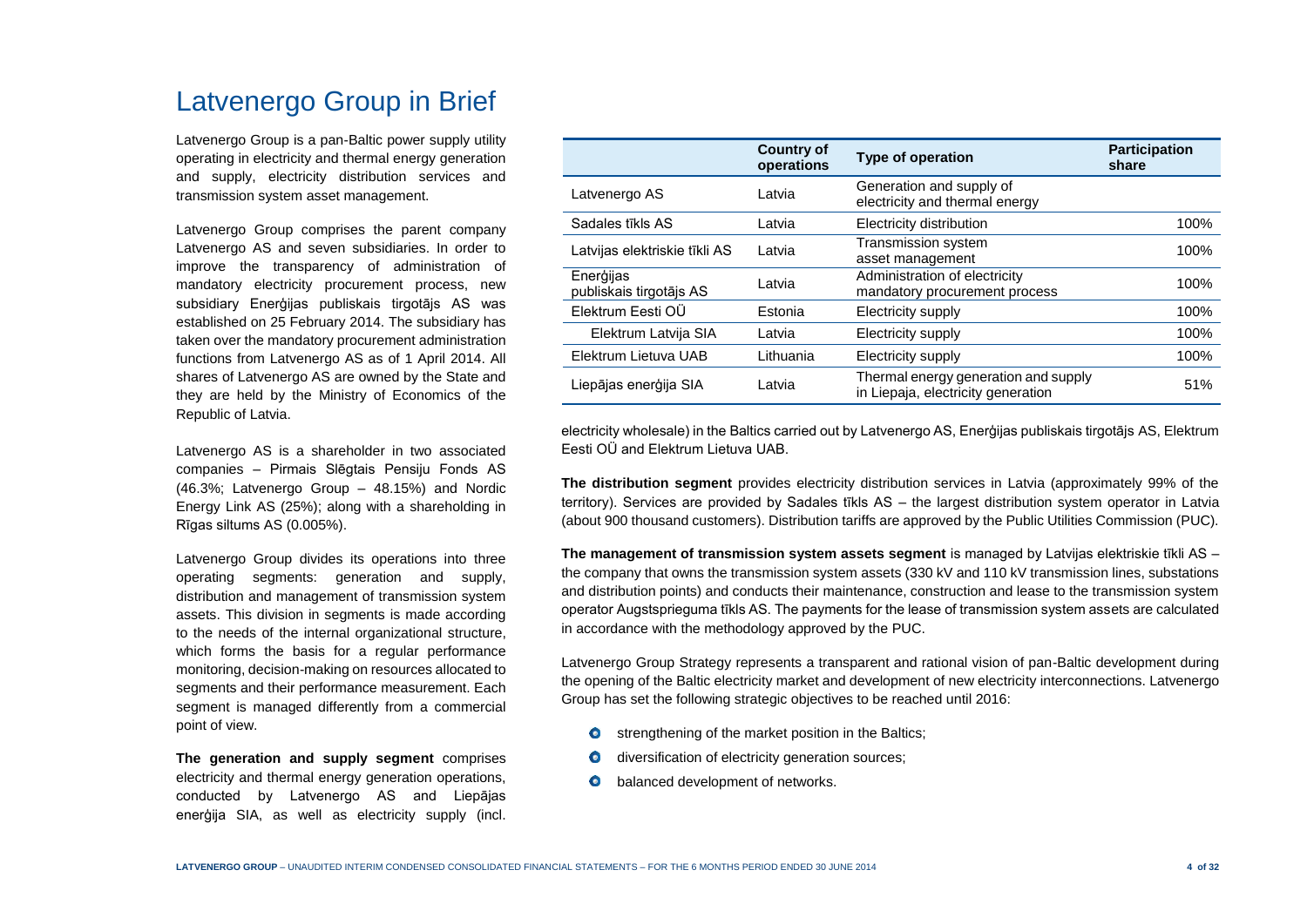# Key Performance Indicators

# Operational Figures

|                           |     | 1H 2014       | 1H 2013       |
|---------------------------|-----|---------------|---------------|
| Retail electricity supply | GWh | 4,591         | 4,353         |
| Electricity generation    | GWh | 2.111         | 2,974         |
| Thermal energy supply     | GWh | .392          | 1,581         |
| Number of employees       |     | 4.548         | 4,518         |
| Moody's credit rating     |     | Baa3 (stable) | Baa3 (stable) |

# Financial Figures

|                        |             | 1H 2014 | 1H 2013 |
|------------------------|-------------|---------|---------|
| Revenue                | <b>MEUR</b> | 543.1   | 570.7   |
| EBITDA <sup>1)</sup>   | <b>MEUR</b> | 146.2   | 126.8   |
| Net profit             | <b>MEUR</b> | 42.3    | 28.7    |
| Assets                 | <b>MEUR</b> | 3,528.3 | 3,473.7 |
| Equity                 | <b>MEUR</b> | 2,034.5 | 2,001.3 |
| Net debt <sup>2)</sup> | <b>MEUR</b> | 681.2   | 636.1   |
| Investments            | <b>MEUR</b> | 64.7    | 90.7    |

# Financial Ratios

|                             | 1H 2014 | 1H 2013 |
|-----------------------------|---------|---------|
| Net debt / EBITDA 3)        | 2.5     | 3.0     |
| EBITDA margin <sup>4)</sup> | 25%     | 20%     |
| Capital ratio <sup>5)</sup> | 58%     | 58%     |

1) EBITDA: earnings before interest, corporate income tax, share of profit or loss of associates, depreciation and amortisation, and impairment of intangible and fixed assets<br>2) Net debt: borrowings at the end of the perio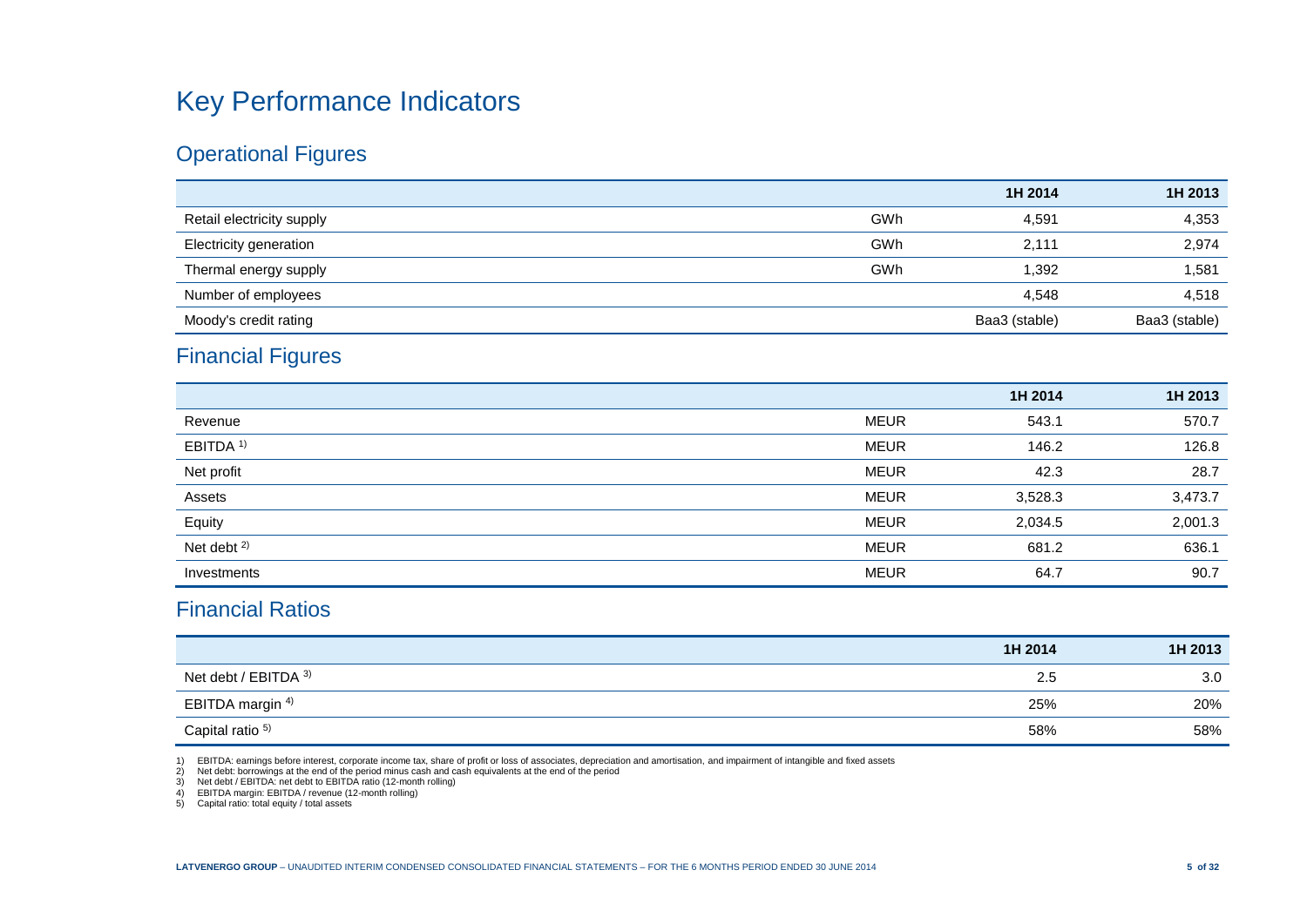# Operating Environment

### Lower Nord Pool Spot prices in the Nordic countries due to a warmer weather conditions

In 1H 2014, electricity price in the Nord Pool Spot Finland bidding area was 34.9 EUR/MWh – 15% lower than a year before. While spot price in the Latvia/Lithuania bidding areas<sup>1</sup> during the same period has remained at the level of the respective period last year and was 46.3 EUR/MWh.

Compared to the respective period last year, in 1H 2014, a decline in electricity price in the Nordic countries was mainly determined by a 3% lower electricity consumption and a decline in the global market coal price by 10% to 76.6 USD/t on average (1H 2013: 85.4 USD/t on average). The water level in Nordic hydropower plant reservoirs is close to the level of the previous year as well as to the long-term average. While in Latvia the water level in the Daugava River and thus the generation at hydropower plants has decreased compared to the respective period last year.

In early 2014, power transmission interconnection *EstLink-2* was launched thus increasing cross-border capacity between Estonia and Finland by 650 MW to 1,000 MW. Along with increased import capacity, no longer significant price differences have been observed between Finland and Estonia bidding areas: in 1H 2014, electricity prices in the Finland and in the Estonia bidding areas were equal 93% hours (1H 2013: 64%) and electricity price in Estonia decreased to 35.3 EUR/MWh, which is 19% lower than in the respective period last year. As a result, in 1H 2014, the electricity import volume from the Nordic countries to the Baltics increased almost four times compared to the respective period last year and reached 2,035 GWh. From the energy balance position, Latvia and Lithuania are deficit region countries thus the existing interconnection capacity shortage between power systems determines higher price in the Nord Pool Spot Latvia and Lithuania bidding areas compared to the Nordic countries – in 1H 2014, prices were on average 33% higher. Likewise, due to congestions on the Estonia-Latvia transmission line, price difference between the Estonia and the Latvia/Lithuania bidding areas reached 11.0 EUR/MWh (1H 2013: 2.5 EUR/MWh).

Greenhouse gas emission allowance (EUA) price in 1H 2014 was on average by 28% higher than in 1H 2013. Nevertheless, the average EUA price level was

l



approximately 6 EUR/t, which is still almost five-times lower than the historically highest price level in 2008. Relatively low EUA and coal prices have reduced the generation costs at coal-fired power plants thus leaving an impact on the electricity market price level in the Nordic countries.

In 1H 2014, the total amount of electricity generated in the Baltics reached 9,244 GWh, which is 17% lower than in the respective period last year (1H 2013: 11,145 GWh). Decrease of electricity generation was mainly due to lower electricity prices in the Nordic market, warmer weather conditions during the winter season and lower water level in the Daugava River. Decrease of electricity generation in the Baltics was also fostered by commissioning of *EstLink-2*, which provides an opportunity to import higher volume of cheap electricity from the Nordic countries.

As of 26 June 2014, along with amendments to legislation, Latvenergo Group offers all the electricity generated and purchased from generators on *Nord Pool Spot* exchange, thus multiple times increasing electricity offer and turnover on the energy exchange in Latvia, ensuring greater liquidity and transparency of the market.

 $1$  Nord Pool Spot Latvia bidding area was opened on 3 June 2013. In 1H 2014, electricity prices in the Latvia and Lithuania bidding areas were equal 99.9% hours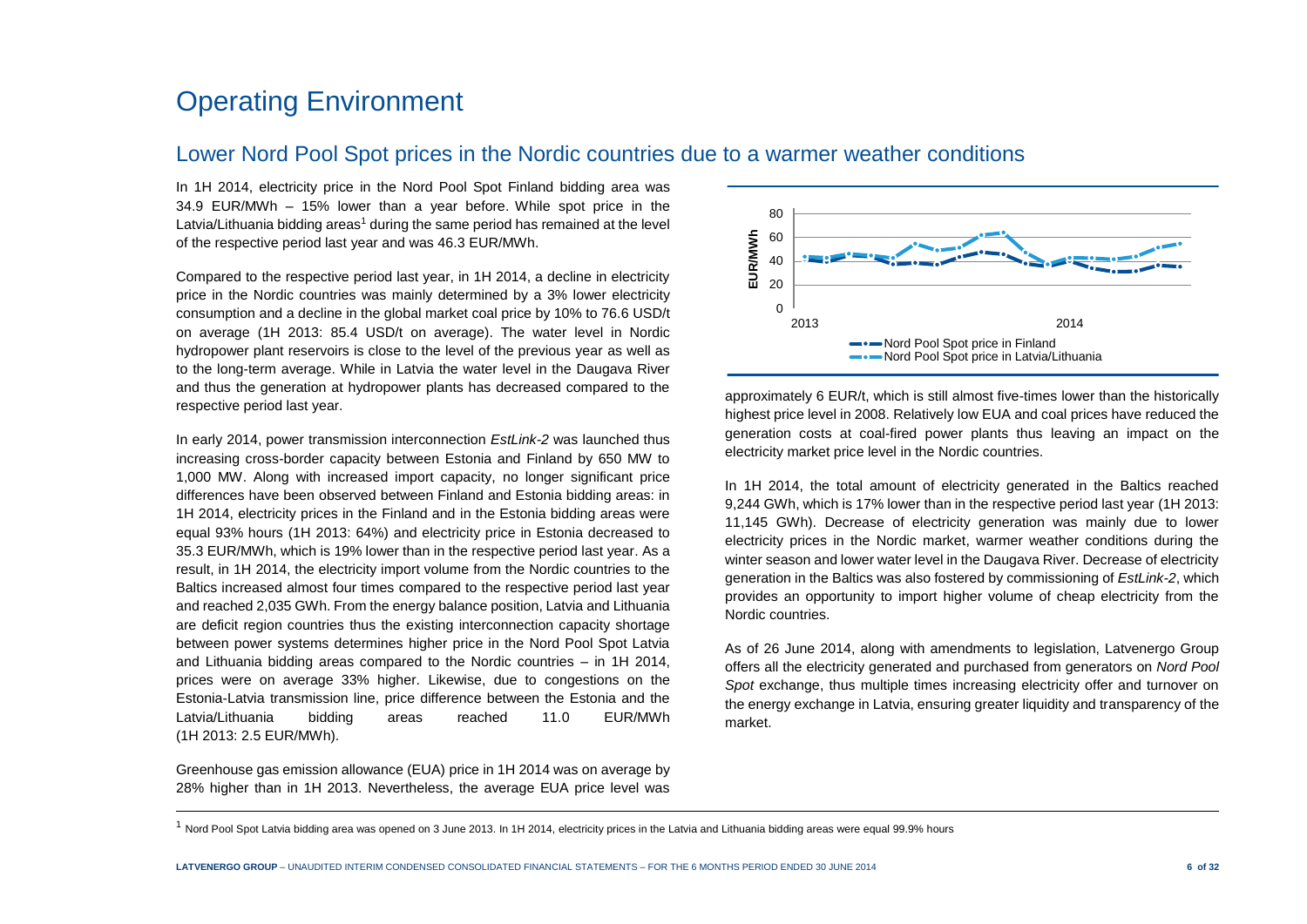# Operating Environment

## Still high natural gas price in Latvia

The natural gas price in Latvia is linked to the crude oil product price (to the 9-month average heavy fuel oil and diesel quotations index). Due to its change, in 1H 2014, the average natural gas price (incl. the excise tax) in Latvia for the user group with consumption above 100,000 thousand nm<sup>3</sup> was 35.3 EUR/MWh, which is 7% lower than in the respective period last year (38.0 EUR/MWh). In 1H 2014, the average price of *Brent* oil was 108.9 \$/bbl and has not significantly changed compared to the respective period in 2013 (107.5 \$/bbl). Thus, most likely no significant changes are expected in the price of natural gas during the following months.

High price of natural gas in combination with relatively low electricity price decreases the competitiveness of combined heat and power plants and encourages replacement of electricity generation with electricity import.

### Economic growth in the Baltics decelerates

Overall, during the first two quarters of 2014, the economic growth in the Baltics was mainly driven by increase in household consumption expenditure. According to the Statistical Office of the European Union (*Eurostat*), compared to the respective period last year, in Q2 2014 the GDP growth rate in Latvia was 3.5% (2013: 4.1%), in Lithuania – 3.0% (3.3%) and in Estonia – 2.5% (0.8%). Slower GDP growth rate in the Baltics was mainly determined by decrease in the export volume. Further economic growth might be adversely affected by uncertainty in relation to geopolitical developments and the respective impact on the economy from the economic sanctions.

According to the *Eurostat*, in June 2014, the average annual inflation rate in Latvia was 0.2%, in Lithuania – 0.4%, in Estonia – 1.8%, meanwhile in the Euro zone it was 0.8% and in the EU - 1.0%.



On 1 January 2014, Latvia joined the European Economic and Monetary Union (EMU). Estonia joined the EMU on 1 January 2011, while Lithuania is expected to join the EMU on 1 January 2015.

The economic growth in the Baltics was recognised also by credit rating agencies, including Standard & Poor's, who during the 1H 2014 raised credit ratings of Latvia and Lithuania to A- with a stable outlook. The credit rating of Estonia remained unchanged – AA- with a stable outlook.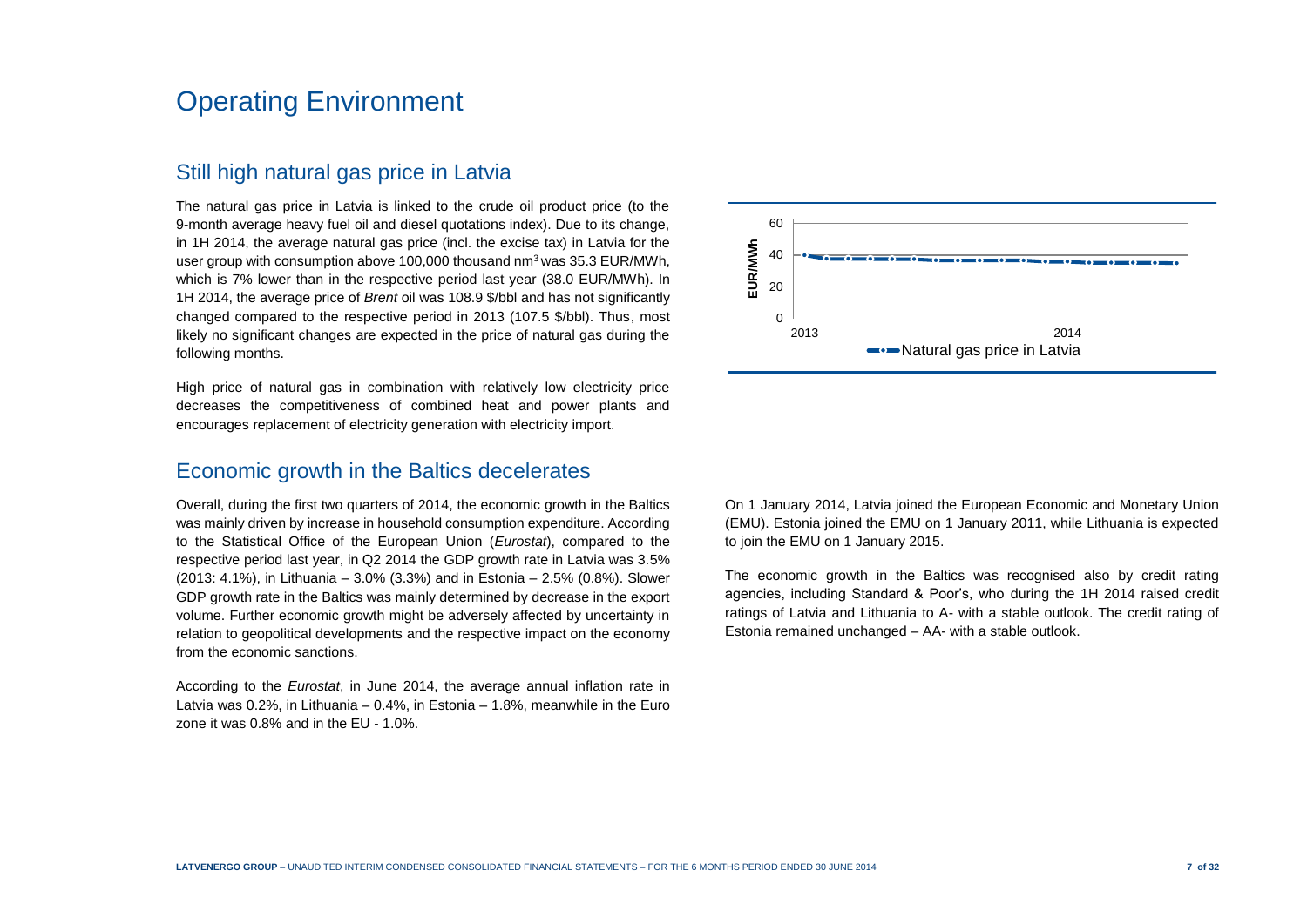# Operating Environment

### Future events

- Amendments to Electricity Market Law of 20 March 2014 provide that the electricity market opening for households in Latvia, which initially was planned to take place on 1 April 2014, shall be postponed, besides obliging Latvenergo AS to ensure electricity supply for captive users at current tariffs until 1 January 2015. If the electricity market for households had been opened on 1 April 2014, it would had a positive impact on Latvenergo Group results in 2014. In 1H 2014, lost revenues due to electricity supply at the regulated tariff was EUR 21.0 million (2013: EUR 44.2 million).
- $\bullet$ Complying with the requirements of Directive 2009/72/EC of the European Parliament and of the Council of 13 July 2009, at the end of 2013, the assets of Nordic Energy Link AS were sold to transmission system operators in Estonia and Finland. In 2014, Latvenergo AS participation in the company will be discontinued. Thus, Latvenergo AS, as an electricity generator and supplier, will no longer be a shareholder in Nordic Energy Link AS, which is the owner of the 350 MW transmission cable between Estonia and Finland. These changes will not have an adverse impact on financial results.
- $\bullet$ On 30 January 2013, the Council of Public Utilities Commission (PUC) passed a decision on Certification of the Transmission System Operator. In addition, the decision provides that until 30 January 2015 Augstsprieguma tīkls AS has to take over transmission system asset construction and maintenance functions from Latvijas elektriskie tīkli AS (also implying a transfer of employees), while Latvijas elektriskie tīkli AS will continue to conduct transmission system asset management functions – financing and lease of the transmission system assets to Augstsprieguma tīkls AS. These changes will not have an adverse impact on financial results.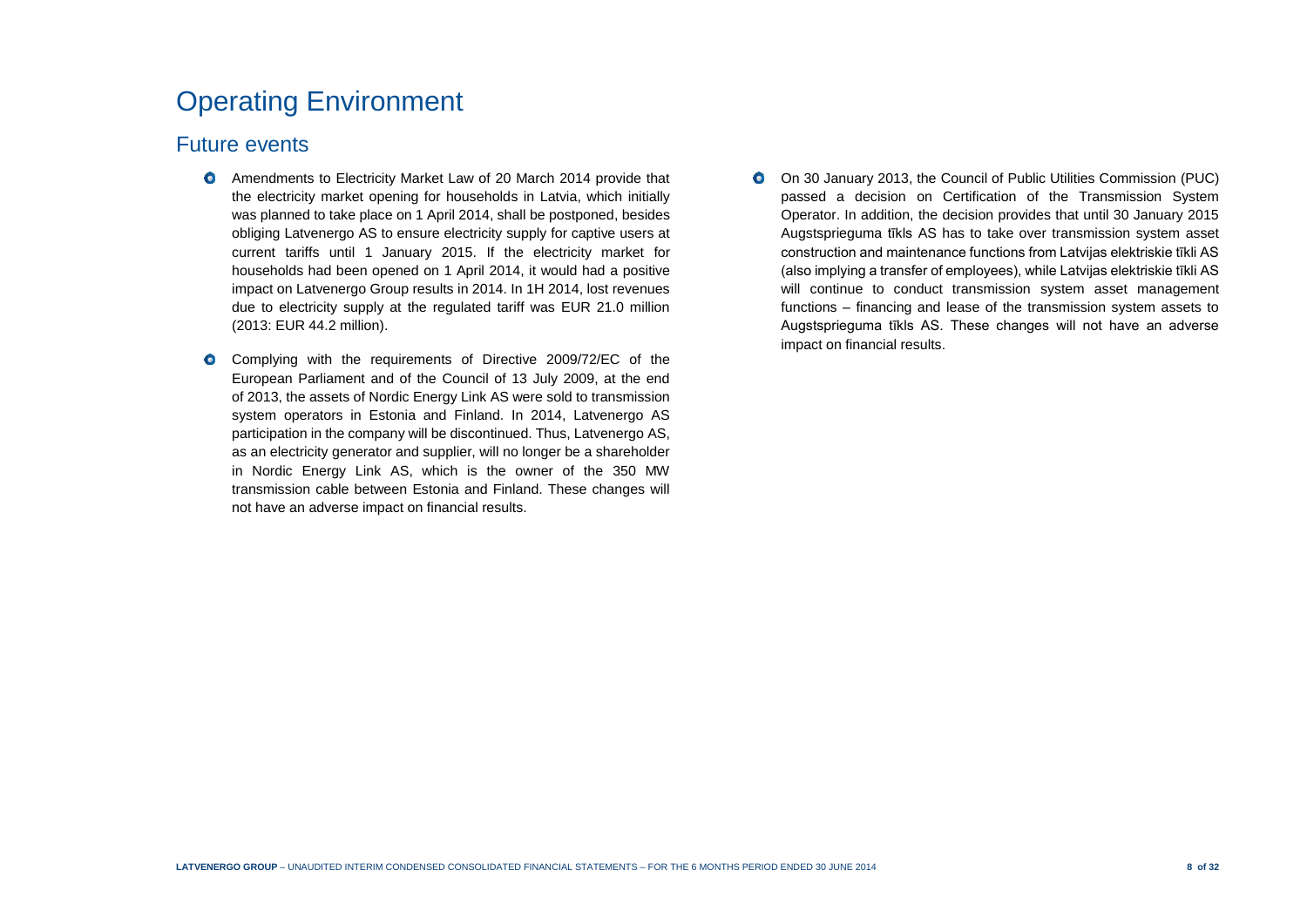# Financial Results

In 1H 2014, Latvenergo Group revenue decreased by 5% to EUR 543.1 million, while EBITDA increased by 15% compared to the respective period last year and reached EUR 146.2 million. In 1H 2014, Latvenergo Group net profit was EUR 42.3 million.

### EBITDA of the Group has increased

Results were positively impacted by recognition of balanced mandatory procurement revenues and costs that improved results by EUR 26.3 million compared to 1H 2013.

| <b>Financial figures</b> |             | 1H 2014 | 1H 2013 | Δ      | $\Delta, \%$ |
|--------------------------|-------------|---------|---------|--------|--------------|
| Revenue                  | <b>MEUR</b> | 543.1   | 570.7   | (27.7) | (5%)         |
| <b>EBITDA</b>            | <b>MEUR</b> | 146.2   | 126.8   | 19.4   | 15%          |
| Net profit               | <b>MEUR</b> | 42.3    | 28.7    | 13.7   | 48%          |
| Assets                   | <b>MEUR</b> | 3,528.3 | 3,473.7 | 54.6   | 2%           |

While the results were negatively affected by 35% lower electricity output at Daugava HPPs, lost revenues due to electricity supply at the regulated tariff in Latvia and increase of costs (EUR 7.7 million) due to introduction of Subsidised Energy Tax (SET) as of 1 January 2014.

126.8 146.2 (2.3)  $18.4$  2.2 1.1  $\Omega$ 40 80 120 160 1H2013 Generation and supply Distribution Management of transmission system assets Other 1H 2014 **MEUR EBITDA dynamics by segment** 43% 36% 12% 9% **Assets, 1H 2014** Generation and supply **Distribution** Management of transmission system assets **Other** 3,528.3 MEUR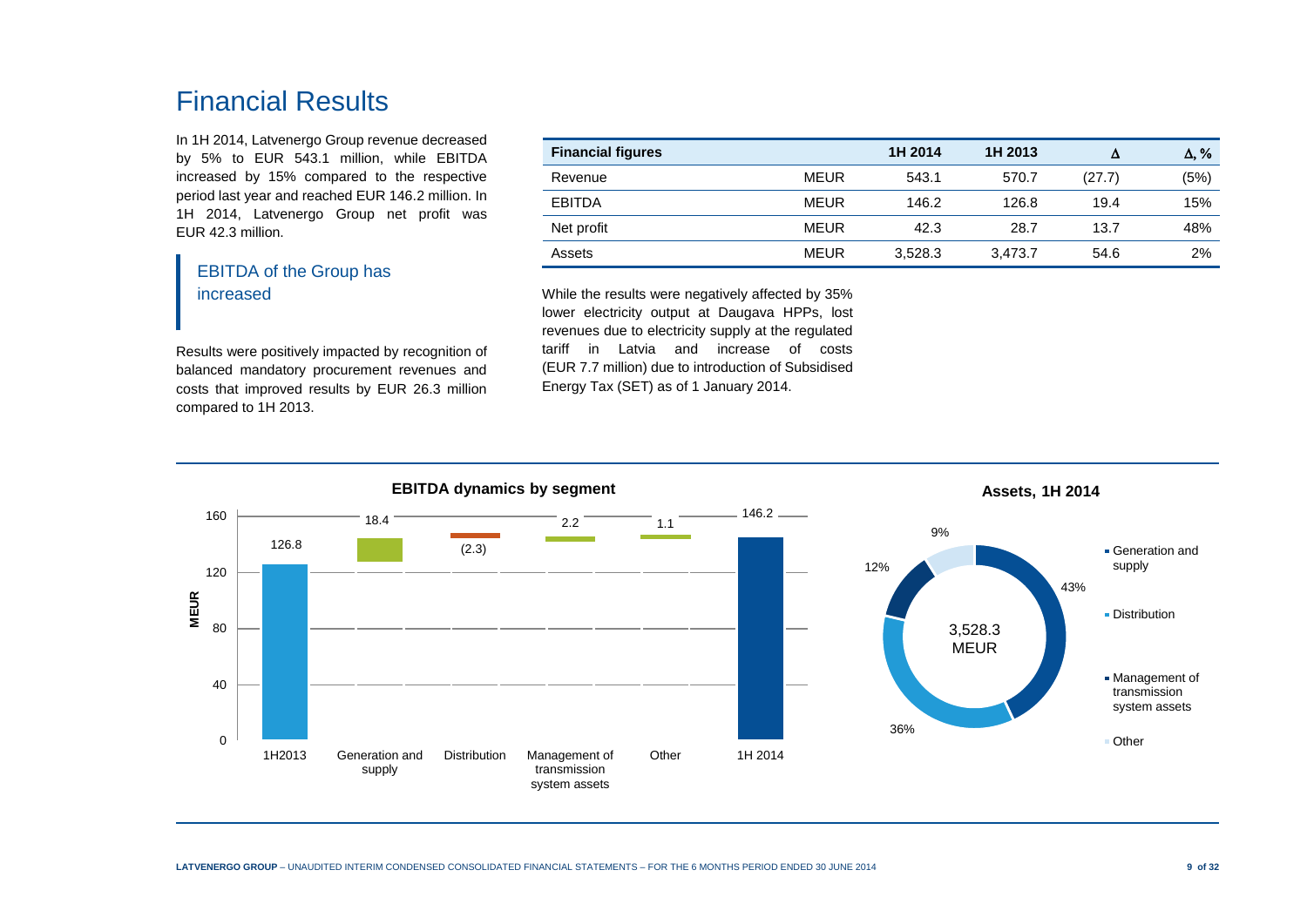

# Generation and Supply

The generation and supply is the largest operating segment of Latvenergo Group both by revenue and by EBITDA. 84% of the segment revenue consists of revenues from electricity and related services, 16% – from thermal energy supply.

### Latvenergo Group – the largest electricity supplier in the Baltics

EBITDA of the segment was affected by the same factors that influenced the results of the Group as mentioned above, while decrease in revenues is mainly determined by changes in accounting principles relating to the mandatory procurement as of 1 April 2014 (EUR 41.5 million) as well as by warmer weather conditions and the resultant decrease in thermal energy and electricity consumption.

## **Supply**

**Revenue**

**EBITDA 48%**

**Assets 43%**

**Employees 22%**

**65%**

Segment weight in Latvenergo Group

Group

Latvenergo Group is the largest electricity supplier in the Baltics. In 1H 2014, we have supplied 4,591 GWh of electricity to retail customer in the Baltics, representing more than one-third of the Baltic market.

More than 1/3 of retail electricity supply in Lithuania and Estonia

| <b>Operational figures</b> |             | 1H 2014 | 1H 2013 | Δ      | $\Delta$ , % |
|----------------------------|-------------|---------|---------|--------|--------------|
| Retail electricity supply  | GWh         | 4,591   | 4,353   | 238    | 5%           |
| Electricity generation     | GWh         | 2,111   | 2.974   | (863)  | (29%)        |
| Thermal energy generation  | GWh         | 1,419   | 1,608   | (189)  | (12%)        |
|                            |             |         |         |        |              |
|                            |             |         |         |        |              |
| <b>Financial figures</b>   |             | 1H 2014 | 1H 2013 | Δ      | $\Delta$ , % |
| Revenue                    | <b>MEUR</b> | 376.4   | 402.8   | (26.5) | (7%)         |
| <b>EBITDA</b>              | <b>MEUR</b> | 70.3    | 51.9    | 18.4   | 35%          |
| Net profit                 | <b>MEUR</b> | 1,518.8 | 1,476.2 | 42.6   | 3%           |

Along with the completion of the Riga TEC-2 second power unit reconstruction project in late 2013, investments in generation and supply segment assets have decreased in 1H 2014.

In 1H 2014, as a result of focused electricity trade activities, retail electricity supply in the Baltics has been increased by 5% despite a decline in the Baltic electricity consumption by approximately 4% due to warmer weather conditions.

Most significantly electricity supply increased outside Latvia – in 1H 2014, the electricity supply volume in Lithuania and Estonia has been increased by 51% and comprises more than one-third of retail electricity supply, while the number of customers in neighbouring countries exceeds 32 thousands.

The total electricity supply volume in Lithuania and Estonia reached 1,762 GWh, which is 1,024 GWh higher than the amount provided by competing electricity suppliers in Latvia.

Latvenergo Group electricity supply volume in Latvia was 2,830 GWh, in Lithuania – 1,067 GWh (market share – 23%) and in Estonia – 694 GWh (17%).

81% of the total electricity retail supply were supplied on the open electricity market in the Baltics, while 19% – at the regulated tariff in Latvia.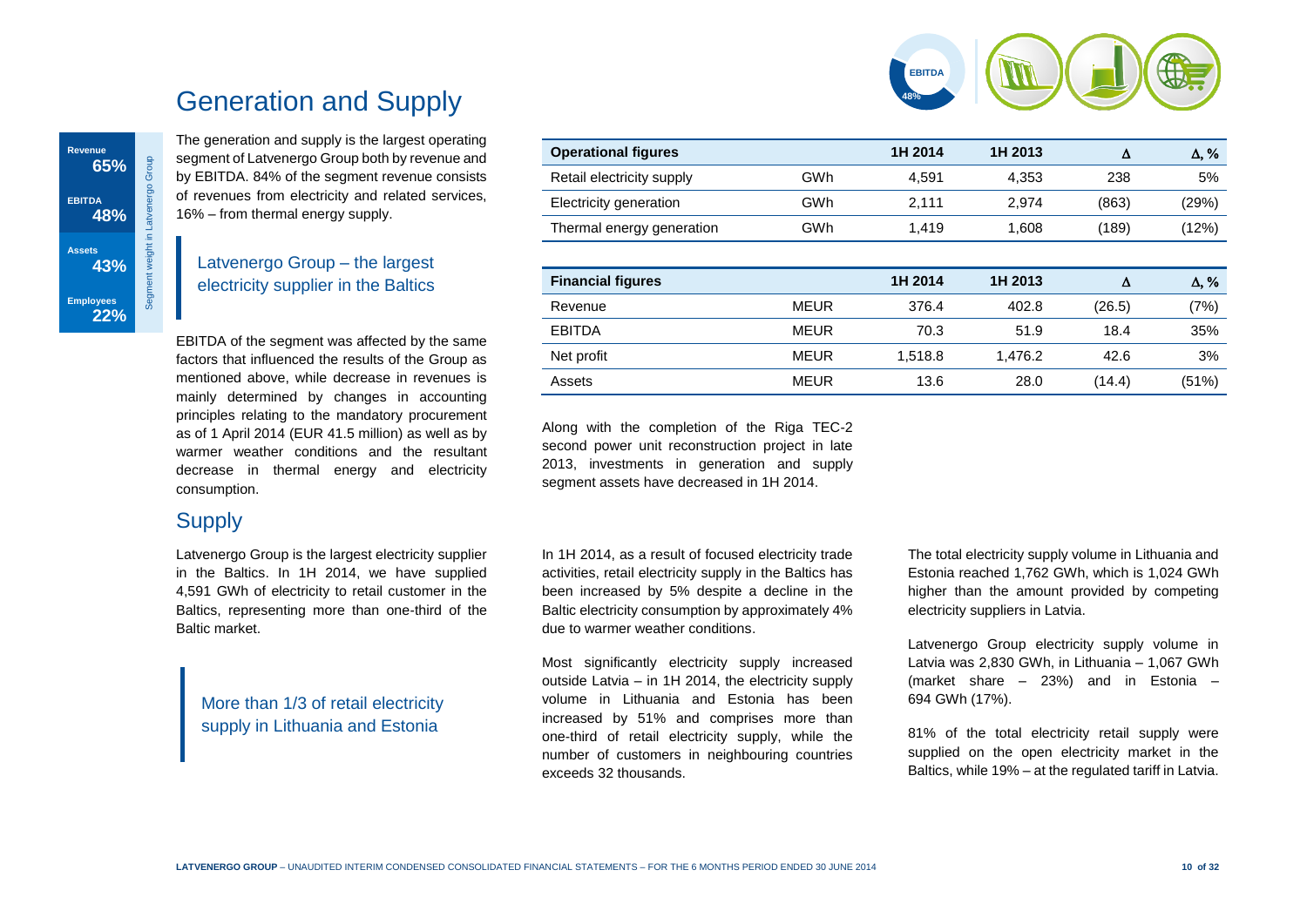

# Generation and Supply

## **Generation**

In 1H 2014, the total amount of electricity generated by the power plants of Latvenergo Group was 2,111 GWh, which is by 29% lower than last year. The decrease of electricity generation was mainly determined by lower water level and the resultant lower electricity output at Daugava HPPs. Compared to 1H 2013, generation at Daugava HPPs decreased by 35% or 740 GWh.

Generation at Riga combined heat and power plants (Riga CHPPs) also decreased by 15% or 128 GWh. Besides, reduction of electricity output at Riga CHPPs was mainly determined by lower thermal energy demand due to warmer weather conditions.

Along with the amendments to legislation, providing that no longer there will be a compensation of variable costs above the market price for electricity generated at cogeneration plants with installed capacity above 4 MW, Latvenergo AS adjusts the operating modes of cogeneration plants, i.e. reducing the generation scale in cogeneration plants under adverse electricity and natural gas market conditions, so as to avoid adverse impact on the financial results of Latvenergo Group.

Electricity generation volume comprises 46% of total retail electricity supply.

In 1H 2014, the total amount of thermal energy generated by Latvenergo Group was 1,419 GWh, which is 12% lower than in the respective period last year. The decrease was determined by a

| <b>Operational figures</b>         |     | 1H 2014 | 1H 2013 | Δ     | $\Delta$ , % |
|------------------------------------|-----|---------|---------|-------|--------------|
| Retail electricity supply          | GWh | 4.591   | 4,353   | 238   | 5%           |
| Electricity generation             | GWh | 2.111   | 2,974   | (863) | (29%)        |
| Daugava HPPs                       | GWh | 1.370   | 2,109   | (740) | (35%)        |
| Riga CHPPs                         | GWh | 714     | 842     | (128) | (15%)        |
| Liepaja plants and small<br>plants | GWh | 27      | 23      | 4     | 16%          |
| Thermal energy generation          | GWh | 1.419   | 1,608   | (189) | (12%)        |
| Riga CHPPs                         | GWh | 1.270   | 1,442   | (172) | (12%)        |
| Liepaja plants and small<br>plants | GWh | 149     | 166     | (16)  | (10%)        |

higher average ambient air temperature: according to the data provided by the Central Statistical Bureau of the Republic of Latvia, during the heating season in 2014 (January – April) it was 2.3 <sup>o</sup>C (2013: - 1.3 <sup>O</sup>C).

In order to limit the increase of the mandatory procurement public service obligation fee for electricity consumers in Latvia, a Subsidised Energy Tax (SET) has been introduced for a four-year period as of 1 January 2014. For gasfired cogeneration plants, a 15% applies to the received support amount. In 1H 2014, Latvenergo AS has paid EUR 7.5 million in SET (Latvenergo Group – EUR 7.7 million).

Reconstruction of Riga TEC-2 was finished in late 2013, thus the installed electrical capacity at Riga CHPPs increased by 199 MW or 26%. Along with increase of installed capacity, Latvenergo AS has received higher capacity payments that have grown by EUR 5.3 million (after SET) or 14% compared to 1H 2013.

In 1H 2014, weight of Latvenergo AS power plants in the eligible costs of mandatory procurement (see Section "Mandatory procurement"), excluding SET costs, was 38% and has remained at the same level as in 2013.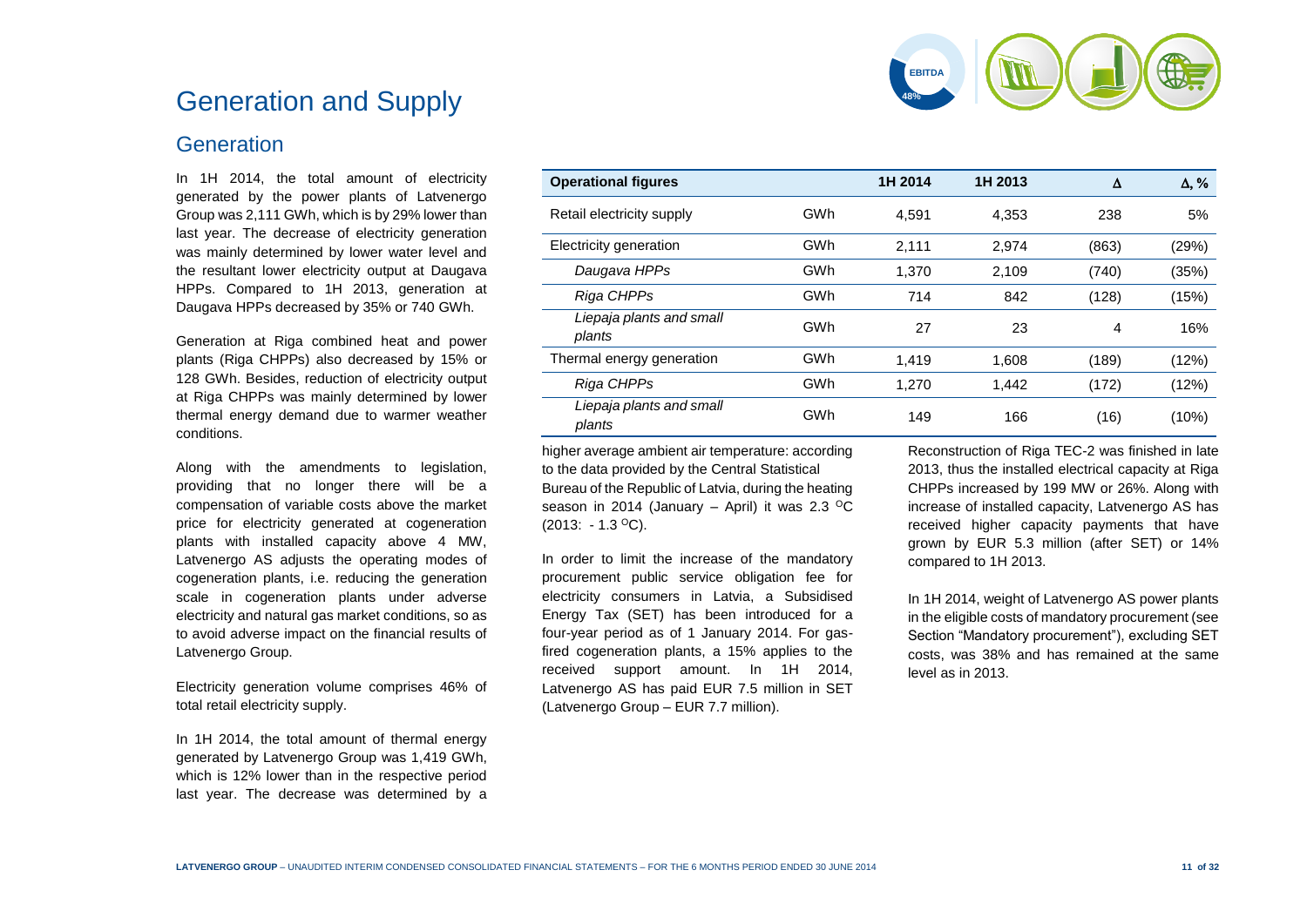

# Generation and Supply

### Mandatory procurement

As of 1 April 2014, according to Electricity Market Law, the public trader functions are performed by Enerģijas publiskais tirgotājs AS (until 1 April 2014 – by Latvenergo AS). Public trader functions comprise obligation to purchase electricity from generators, who have a granted right to supply the generated electricity for the mandatory procurement under electricity purchase tariffs set by legislation, and to pay guaranteed fee for electrical capacity installed at cogeneration power plants.

### As of 1 April 2014, the public trader functions are performed by Enerģijas publiskais tirgotājs AS

Mandatory procurement expenditures<sup>2</sup> are covered through a mandatory procurement public service obligation fee charged to the end users in Latvia. The mandatory procurement public service obligation fee is determined on the basis of the actual costs in the preceding year and approved by the Public Utilities Commission (PUC). Changes enter into force on 1 April of the following year.

In 1H 2014, income from the mandatory procurement public service obligation fee has increased by 17% due to increase of the mandatory procurement public service obligation fee from 17.5 EUR/MWh to 26.9 EUR/MWh as of 1 April 2013. While the mandatory procurement

l

|                                                                              |             | 1H 2014 | 1H 2013 | Δ      | $\Delta$ , % |
|------------------------------------------------------------------------------|-------------|---------|---------|--------|--------------|
| Mandatory procurement public service<br>obligation fee income                | <b>MEUR</b> | 89.6    | 76.9    | 12,8   | 17%          |
| Uncollected public service obligation fee<br>income recognised in the assets | <b>MEUR</b> | 37.8    | 0.0     | 37.8   |              |
| Mandatory procurement expenditures <sup>2</sup> :                            | <b>MEUR</b> | (127.5) | (103.2) | (24.3) | 24%          |
| Cogeneration after SET                                                       | <b>MEUR</b> | (70.3)  | (67.0)  | (3.3)  | 5%           |
| Renewable energy resources SET                                               | <b>MEUR</b> | (42.1)  | (36.2)  | (5.9)  | 16%          |
| <b>SET</b>                                                                   | <b>MEUR</b> | (15.2)  | 0.0     | (15.2) |              |
| <b>Difference</b>                                                            | <b>MEUR</b> | 0.0     | (26.3)  | 26.3   | 100%         |

public service obligation fee has not changed significantly on 1 April 2014 and is 26.8 EUR/MWh.

In 1H 2014, the amount of mandatory procurement public service obligation fee income received from customers does not cover the actual supportable electricity procurement expenditures. In accordance with regulations set by the PUC, this income shortfall will be covered by mandatory procurement public service obligation fee income in the following years. In 1H 2014, the recoverable amount comprised EUR 37.8 million and it was included in Latvenergo Group balance sheet under receivables. While, in 1H 2013, uncovered expenditures in the amount of EUR 26.3 million were included in costs.

As of 1 January 2014, a Subsidised Energy Tax (SET) applies to support payments made to electricity generators within the mandatory procurement process. The tax has differentiated

rates for different types of power plants. Along with introduction of SET, in 1H 2014, EUR 15.2 million were withheld from mandatory procurement support payments to generators and transferred into the State Budget. SET transferred to the State Budget will be used as a source of funding for the State Budget programme "Electricity user support" under which a grant of EUR 29.3 million has been approved to limit the increase of the mandatory procurement public service obligation fee.

In 1H 2014, mandatory procurement expenditures increased by EUR 24.3 million compared to the previous year and reached EUR 127.5 million, while mandatory procurement payments to generators, after withholding SET, have increased by EUR 9.2 million. Major part or EUR 5.9 million of expenditure increase comprises payments to generators using renewable energy sources for electricity generation, mostly to biomass and biogas-fired power plants.

<sup>&</sup>lt;sup>2</sup> Mandatory procurement expenditures – costs of electricity purchased within the mandatory procurement and quaranteed fee for electrical capacity installed at power plants minus revenues from sale of purchased electricity on the Nord Pool Spot exchange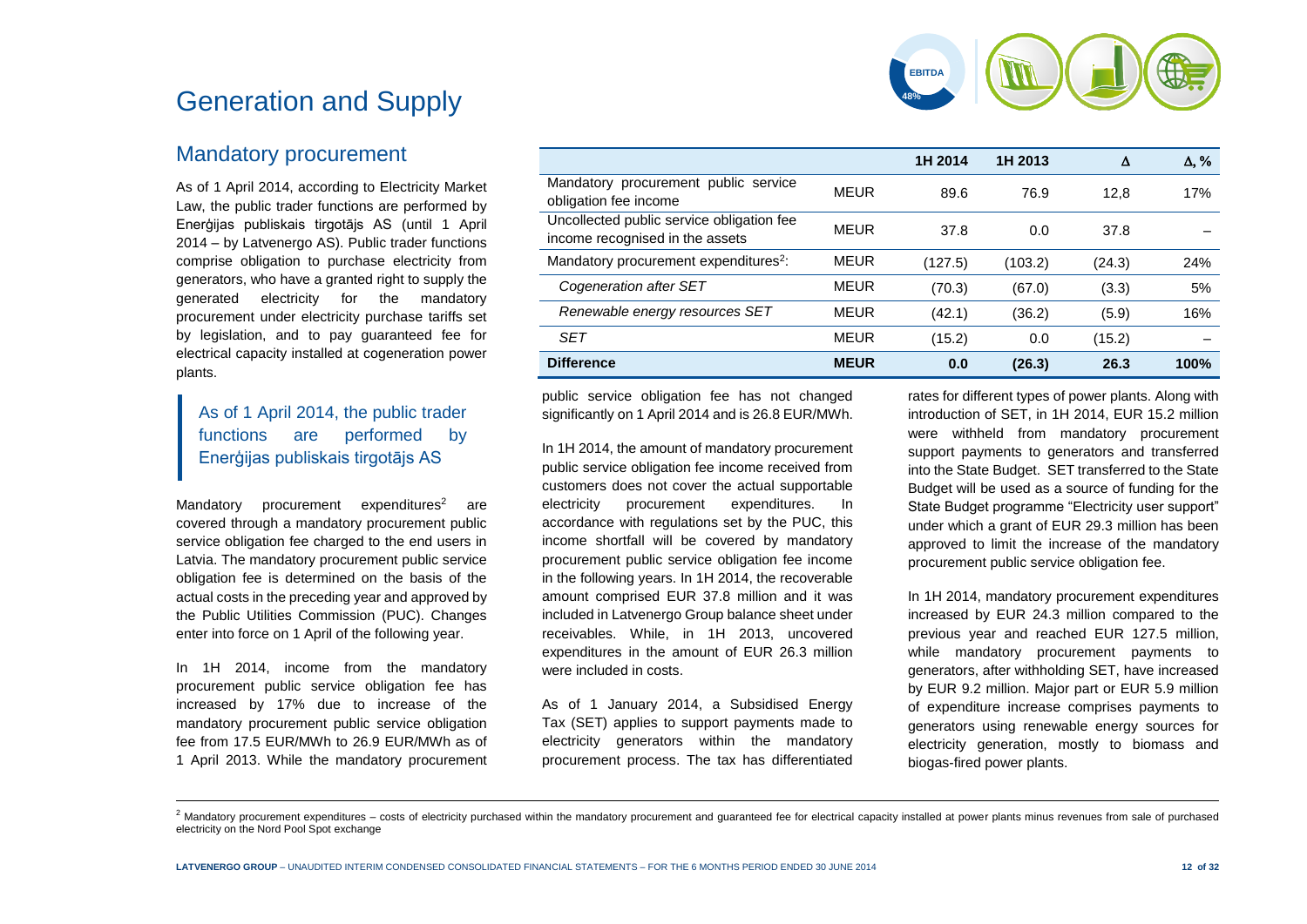

# **Distribution**

Segment weight in Latvenergo Group

Distribution asset value exceeds 1/3 of the total asset value of the **Group** 

The distribution segment is the second largest segment of Latvenergo Group both by revenue and EBITDA. In 1H 2014, along with a lower distributed electricity volume, revenue of the segment decreased by 2% and was EUR 147.0 million, while EBITDA decreased by 5% compared to the respective period last year and reached EUR 45.8 million.

In 1H 2014, results of the segment were positively impacted by 13 GWh lower distribution losses, as well as by 2% lower electricity purchase price. While the results were negatively affected by 3% decrease in distributed electricity volume due to lower electricity consumption than in the respective period last year. Decrease in electricity consumption in Latvia was determined by higher ambient air temperature and decline in industrial sector electricity consumption in 1H 2014.

| <b>Operational figures</b> |             | 1H 2014 | 1H 2013 | Δ     | $\Delta$ , % |
|----------------------------|-------------|---------|---------|-------|--------------|
| Electricity distributed    | GWh         | 3.217   | 3,319   | (102) | (3%)         |
| Distribution losses        | GWh         | 157     | 170     | (13)  | (8%)         |
| <b>Financial figures</b>   |             | 1H 2014 | 1H 2013 | Δ     | $\Delta$ , % |
| Revenue                    | <b>MEUR</b> | 147.0   | 149.3   | (2.3) | (2%)         |
| <b>EBITDA</b>              | <b>MEUR</b> | 45.8    | 48.1    | (2.3) | (5%)         |
| Net profit                 | <b>MEUR</b> | 1.257.2 | 1,236.7 | 20.4  | 2%           |
| Assets                     | <b>MEUR</b> | 32.0    | 32.9    | (0.9) | (3%)         |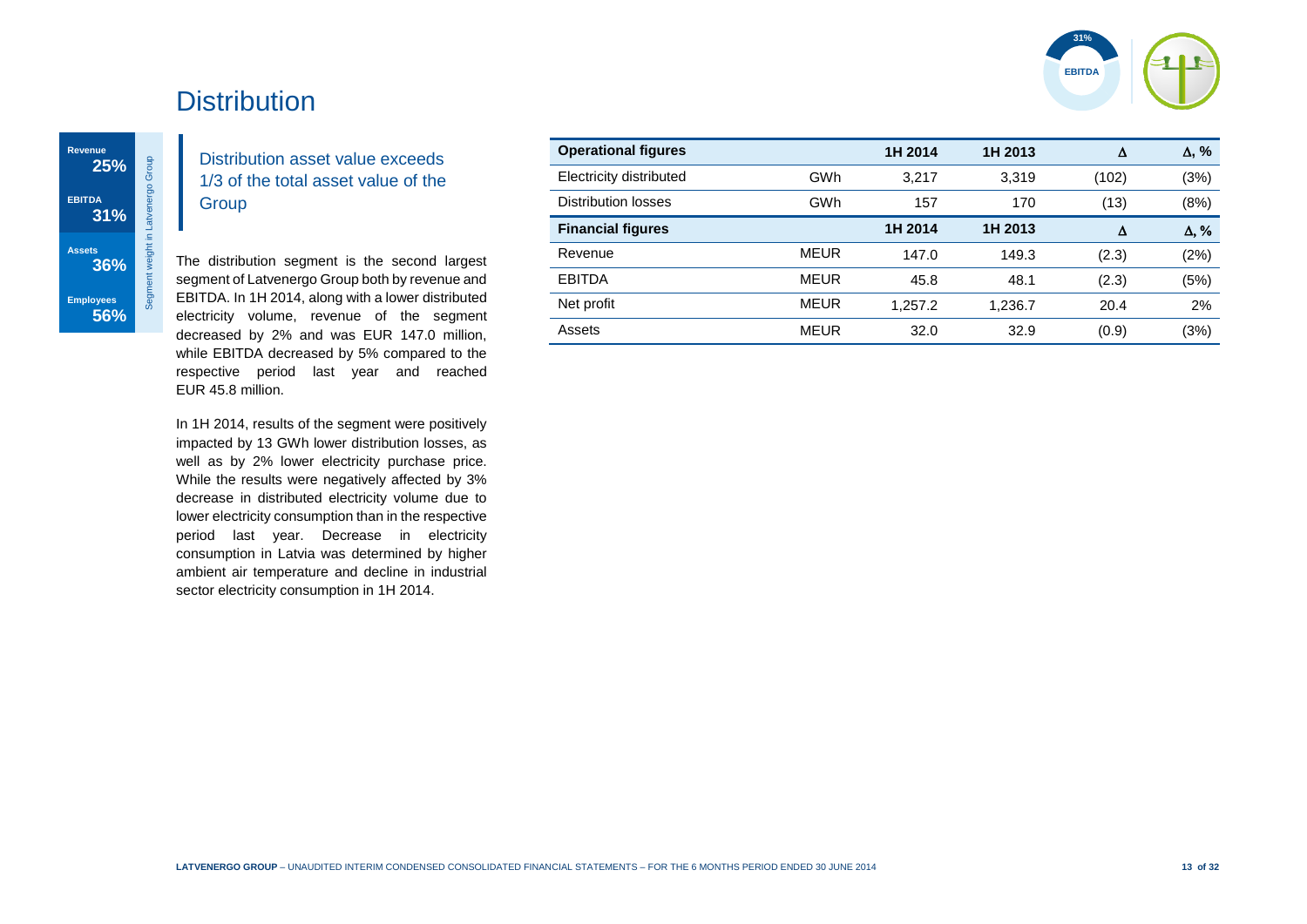

# Management of transmission system assets



l

Transmission segment revenue growth facilitates improvement of profitability ratios

| <b>Financial figures</b> |             | 1H 2014 | 1H 2013 | Δ     | Δ, %  |
|--------------------------|-------------|---------|---------|-------|-------|
| Revenue                  | <b>MEUR</b> | 30.3    | 29.1    | 1.2   | 4%    |
| <b>EBITDA</b>            | <b>MEUR</b> | 20.9    | 18.8    | 2.2   | 12%   |
| Net profit               | <b>MEUR</b> | 435.2   | 398.4   | 36.8  | 9%    |
| Assets                   | <b>MEUR</b> | 15.1    | 24.4    | (9.3) | (38%) |

Revenue of the transmission system asset management segment forms 5% of Latvenergo Group revenue. In 1H 2014, revenue of the segment increased by 4% reaching EUR 30.3 million, while EBITDA increased by 12% reaching EUR 20.9 million.

The increase in revenue is determined by a gradual inclusion of the value of regulatory asset revaluation reserve into the lease. Likewise, compared to the respective period last year, the asset value has increased by 9% reaching EUR 435.2 million. It is expected that investments in the *Kurzeme Ring* project will continuously exceed depreciation, thus resulting in a further increase of the segment asset value.

In 1H 2014, the return on transmission system assets<sup>3</sup> was 4.0%. It is expected that improvement of profitability ratios will continue gradually approaching the industry averages.

 $3$  Return on segment assets – operating profit of the segment / average segment assets ((assets at the beginning of the year + assets at the end of the year) /2)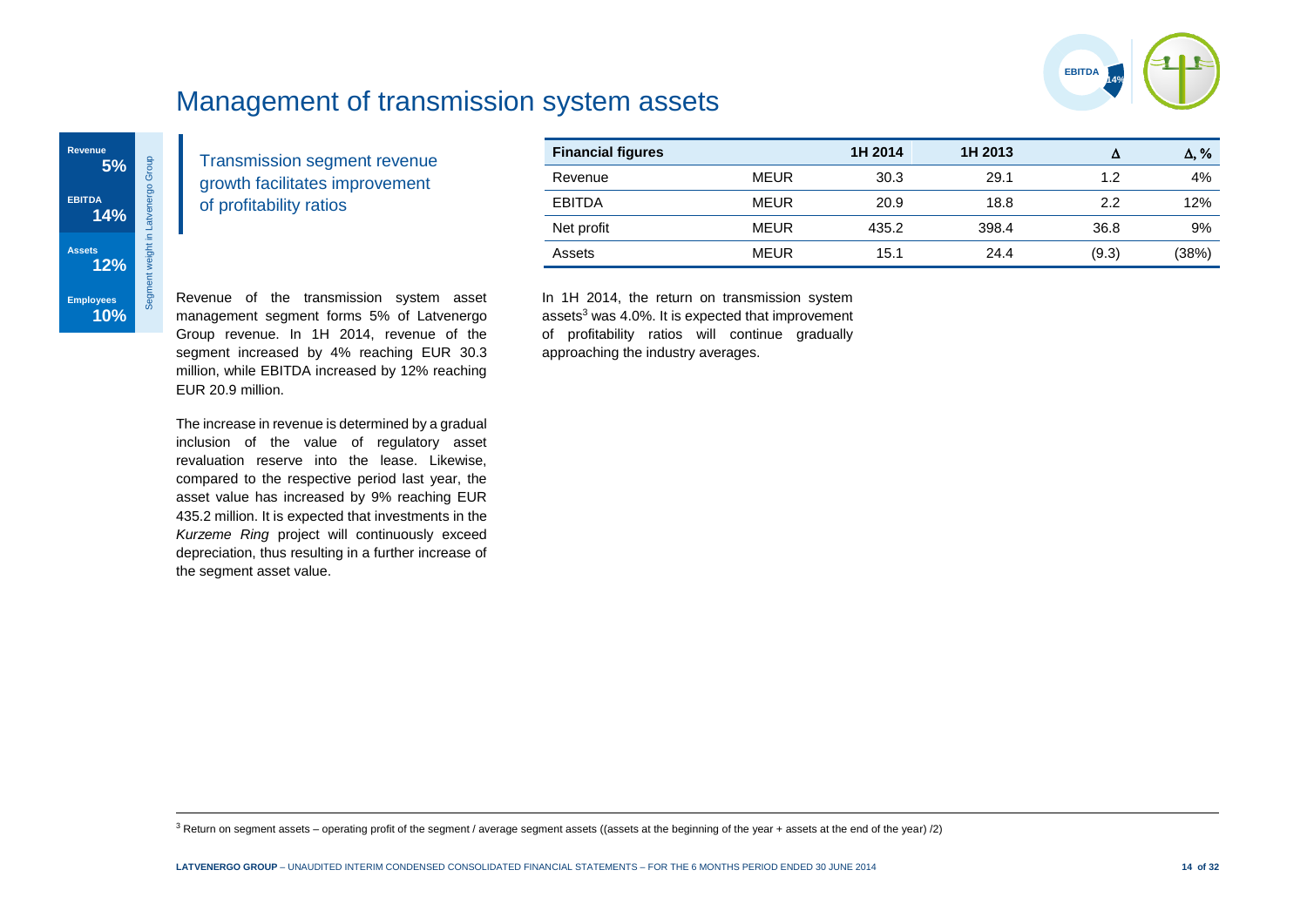# Investments

In 1H 2014, the total amount of investments was EUR 64.7 million, of which EUR 13.6 million were made in generation assets, EUR 32.0 million – in distribution assets, EUR 15.1 million – in transmission system assets. Compared to 1H 2013, a 29% decrease of investments was mainly due to completion of the Riga TEC-2 second power unit reconstruction project in late 2013 and lower investments in the final stage of project *Kurzeme Ring* transmission line connection *Grobiņa-Ventspils* construction.

### Construction of transmission line connection *Grobiņa-Ventspils* approaching completion

To improve the quality of network services and technical parameters, we continue to invest in network assets. In 1H 2014, the amount invested in the network assets exceeds 70% of the total investments.

#### **Investment projects:**

#### NORDBALT-02-330kV *Kurzeme Ring*

The *Kurzeme Ring* project is part of the international energy infrastructure development project *NordBalt*. It provides for strengthening of the transmission network in the western region of Latvia. The total construction costs of the *Kurzeme Ring* project are estimated at EUR 200 million and it is scheduled for completion in 2019. In 1H 2014, EUR 10.9 million were invested in construction of the project, while total investments reached EUR 94.3 million as at 30 June 2014. After the end of the reporting period, construction of 330 kV project *Kurzeme Ring* transmission line connection *Grobiņa-Ventspils* has been completed in August 2014. Environmental impact assessment has been performed for the final stage of the project *Ventpils-Tume-Rīga* and planning preparation works are carried out for further implementation of the project.

#### Daugava HPPs hydropower unit reconstruction programme

The programme provides for the reconstruction of 11 hydropower units. The programme is scheduled for completion until 2022, with the estimated total reconstruction costs exceeding EUR 200 million. The reconstruction programme is in its initial stage – the completed workload within the contract reached EUR 18.2 million as at 30 June 2014. In late 2013, within the framework of reconstruction, a contract for replacement of Plavinas HPP hydropower units N1 and N3 has been concluded, the total costs of which are estimated up to EUR 28.1 million. In the beginning of 2014, a contract for reconstruction of three hydropower units at Kegums second hydropower plant (Kegums HES-2) has been concluded with total costs estimated at EUR 49.9 million. The reconstruction will provide for further 40-year operation of hydropower units.

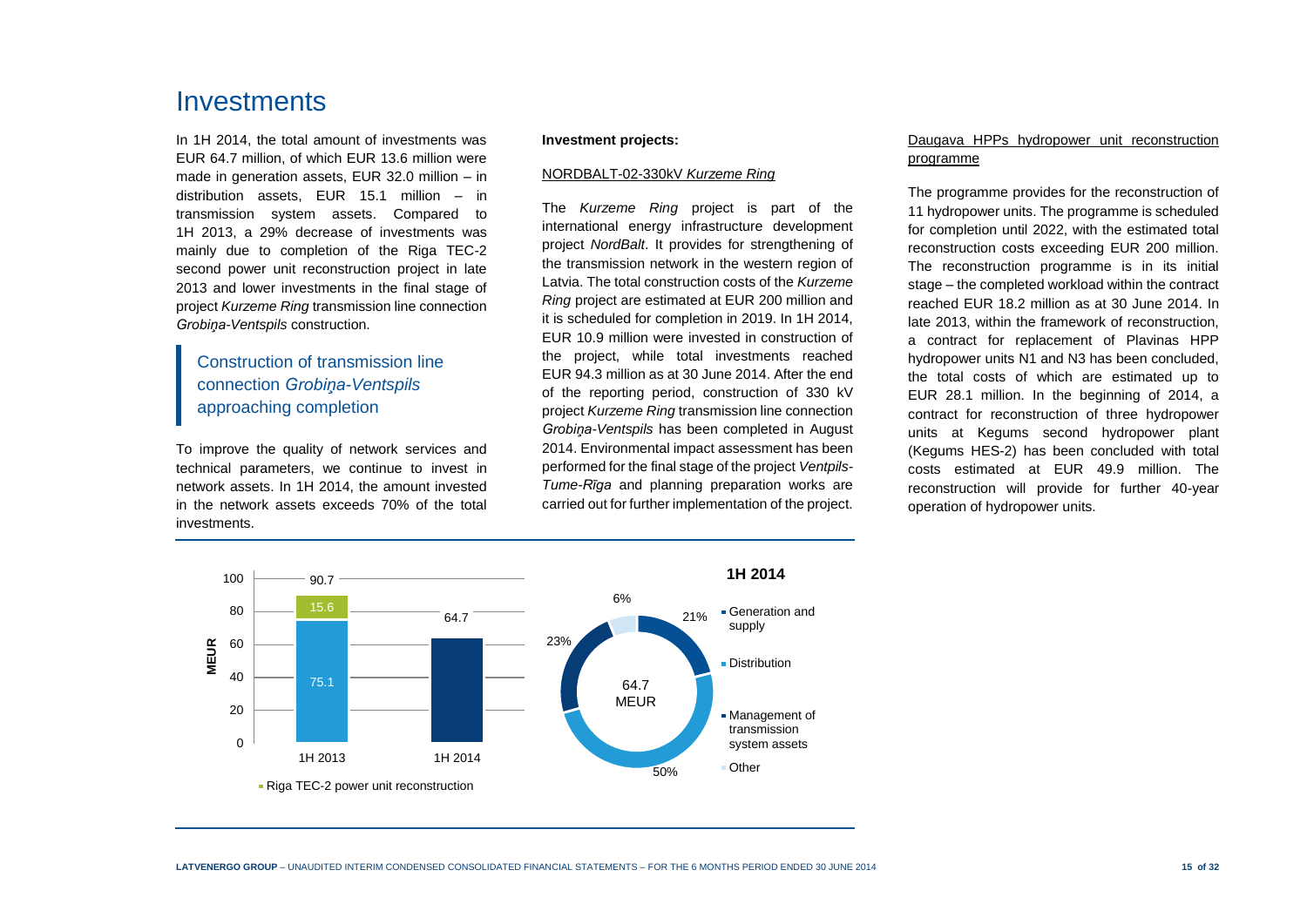# Funding and liquidity

Latvenergo Group regularly sources borrowed capital to ensure the required funding for investment programme of following years in a timely manner. Timely attracted funding is also cruical in order to manage loan refinancing risk management and ensure debt repayments due in 2015.

Currently, a procurement of bank loans is being carried out. Within the framework of the procurement it is planned to attrack borrowed funds in the amount of EUR 150 million with maturity of 5 and 7 years. In addition, activities have been initiated to source a new loan of EUR 100 million from the European Investment Bank. Latter mentioned funds are intended for financing capital investments in the electricity distribution network over a 3-year period aimed at reinforcing and modernising an electricity distribution network and foster introduction of smart meter infrastructure.

### We plan and source funding in a timely manner

As at 30 June 2014, the Group borrowings were EUR 875.0 million (30 June 2013: EUR 874.1 million). We have diversified the borrowing sources by issuing bonds in 2012 and 2013 – the total amount of bonds issued reaches EUR 105 million.



All borrowings are denominated in the Euro currency. The weighted average repayment period is 4.4 years (4.3 years). Nearly all borrowings from financial institutions have a variable interest rate, comprising 3 to 6 month EURIBOR and margin rate. Taking into account the effect of interest rate swaps, 44% of the borrowings have a fixed interest rate with an average period of 2 years.

In 1H 2014, the effective weighted average interest rate (with interest rate swaps) was 2.5% (2.6%), ensuring sufficient debt service ratios (interest coverage ratio  $4 - 7.1$ ).

The net borrowings of Latvenergo Group have increased due to investments in the reconstruction of network assets and reached EUR 681.2 million (EUR 636.1 million) as at 30 June 2014, while the net debt/EBITDA ratio was 2.5 (3.0).

Latvenergo Group maintains sufficient liquidity reserves and good liquidity ratios in order to implement the investment programme and fulfil its commitments according to the debt repayment schedule. As at 30 June 2014, the liquid assets (cash and short term deposits up to 3 months) of Latvenergo Group reached EUR 193.8 million (EUR 238.0 million), while the current ratio  $5$  was 1.4 (1.4).

In 1H 2014, all the binding financial covenants set in Latvenergo Group loan agreements have been met.

In early 2014, the international rating agency Moody's Investors Service has reconfirmed Latvenergo AS credit rating Baa3 with a stable outlook.

l

<sup>4</sup> Interest coverage ratio: (net cash flow from operating activities (12-month rolling) – changes in working capital + interest expense (12-month rolling) ) / interest expense (12-month rolling)

<sup>5</sup> Current ratio: current assets / current liabilities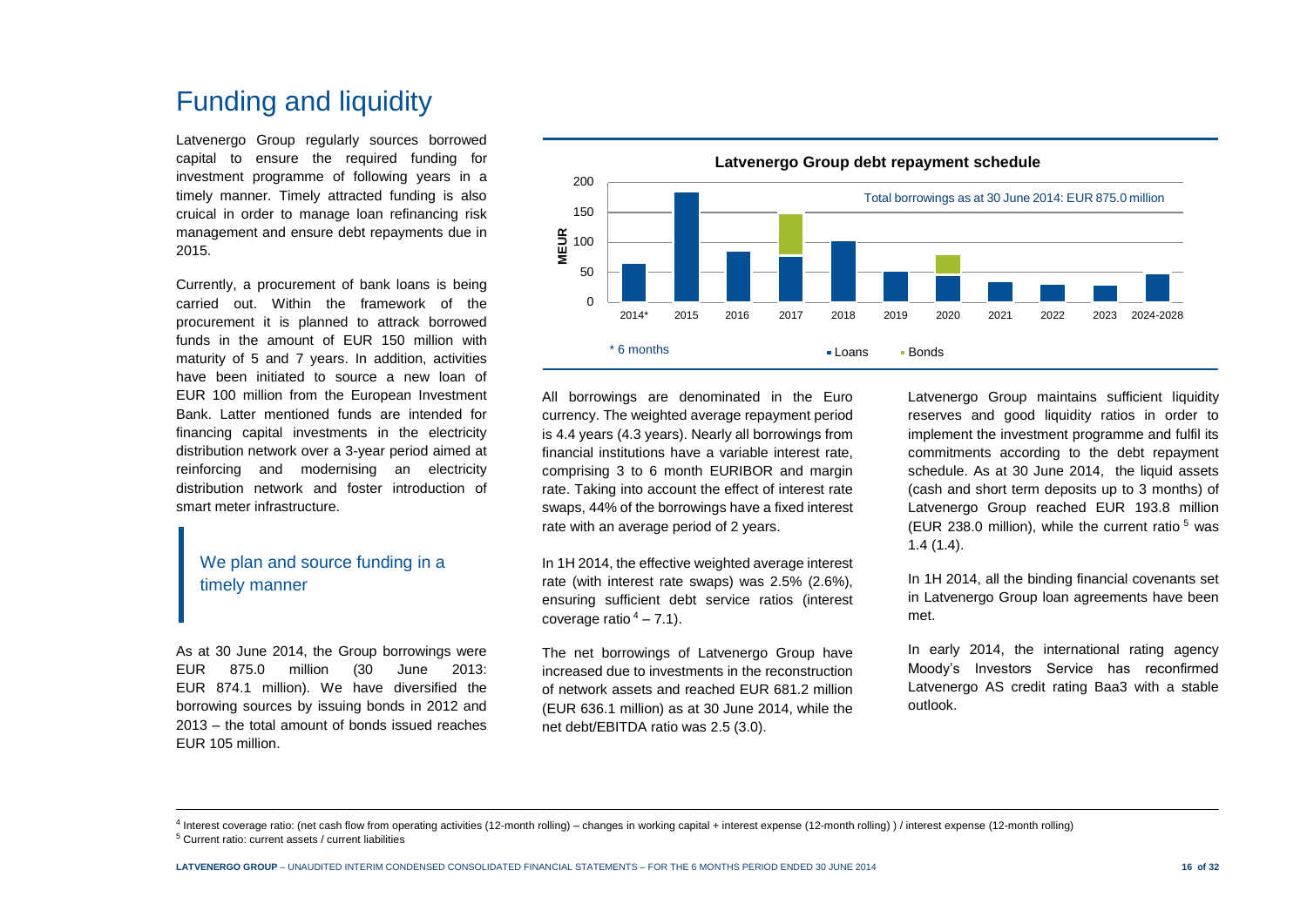# Statement of Management Responsibility

Based on the information available to the Management Board of Latvenergo AS the *Latvenergo Unaudited Condensed Consolidated Financial Statements for the 6 months period ended 30 June 2014*, including the Management Report, have been prepared in accordance with applicable laws and regulations and in all material aspects give a true and fair view of assets, liabilities, financial position and profit and loss of Latvenergo Group.

Latvenergo Unaudited Condensed Consolidated Financial Statements for the 6 months period ended 30 June 2014 are approved by the Management Board of Latvenergo AS on 26 August 2014.

#### The Management Board of Latvenergo AS:

Āris Žīgurs Chairman of the Board

Zane Kotāne Member of the Board

Uldis Bariss Member of the Board

Māris Kuņickis Member of the Board

Arnis Kurgs Member of the Board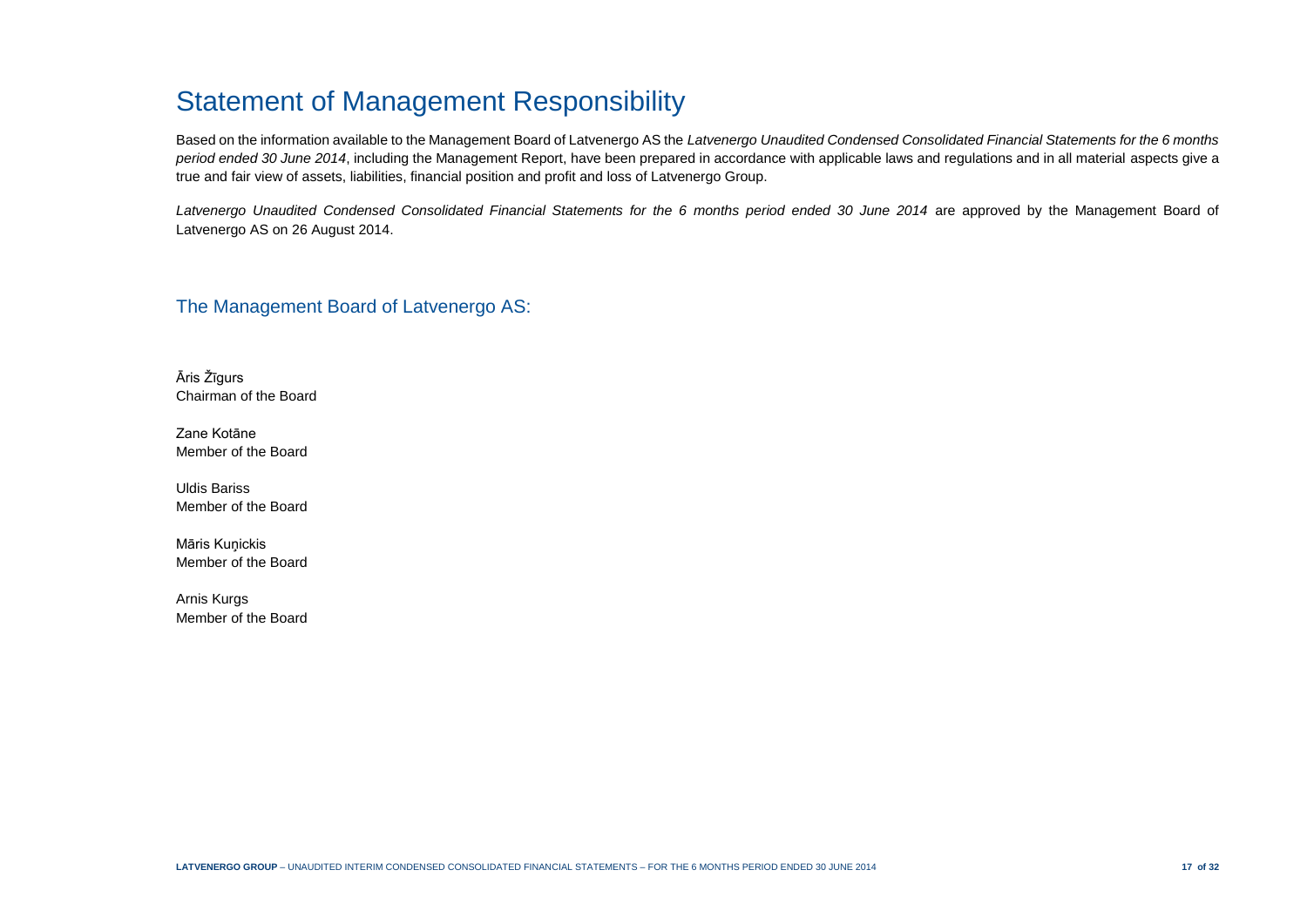# Unaudited Interim Condensed Consolidated Financial Statements

Consolidated Income Statement

for the 6 months period ended 30 June 2014

|                                                                                                  | <b>Notes</b> | 01/01-30/06/2014 | 01/01-30/06/2013 |
|--------------------------------------------------------------------------------------------------|--------------|------------------|------------------|
|                                                                                                  |              |                  |                  |
|                                                                                                  |              | <b>EUR'000</b>   | <b>EUR'000</b>   |
|                                                                                                  |              |                  |                  |
| Revenue                                                                                          | 5            | 543.082          | 570,734          |
| Other income                                                                                     |              | .842             | 1,327            |
| Raw materials and consumables used                                                               | 6            | (320, 295)       | (367, 402)       |
| Personnel expenses                                                                               |              | (48, 814)        | (46, 778)        |
| Depreciation, amortisation and impairment of intangible assets and property, plant and equipment |              | (87, 917)        | (86, 699)        |
| Other operating expenses                                                                         |              | (29, 635)        | (31, 103)        |
| <b>Operating profit</b>                                                                          |              | 58,263           | 40,079           |
| Finance income                                                                                   |              | 391.ا            | 2,513            |
| Finance costs                                                                                    |              | (10, 159)        | (8,313)          |
| Share of profit / (loss) of associates                                                           |              | (395)            | 188              |
| <b>Profit before taxes</b>                                                                       |              | 49,100           | 34,467           |
| Income tax                                                                                       |              | (6,751)          | (5,784)          |
| Profit for the period                                                                            |              | 42,349           | 28,683           |

### Consolidated Statement of Comprehensive Income for the 6 months period ended 30 June 2014

|                                                                                                    | 01/01-30/06/2014 | 01/01-30/06/2013 |
|----------------------------------------------------------------------------------------------------|------------------|------------------|
|                                                                                                    | <b>EUR'000</b>   | <b>EUR'000</b>   |
| Profit for the period                                                                              | 42,349           | 28,683           |
| Other comprehensive (loss) / income to be reclassified to profit or loss in subsequent periods:    |                  |                  |
| (losses) / gains from change in hedge reserve                                                      | (4,736)          | 6,573            |
| (losses) / gains on currency exchange differences                                                  | (15)             |                  |
| Net other comprehensive (loss) / income to be reclassified to profit or loss in subsequent periods | (4,751)          | 6,574            |
|                                                                                                    |                  |                  |
| TOTAL other comprehensive (loss) / income for the period, net of tax                               | (4,751)          | 6,574            |
| TOTAL comprehensive income for the period                                                          | 37,598           | 35,257           |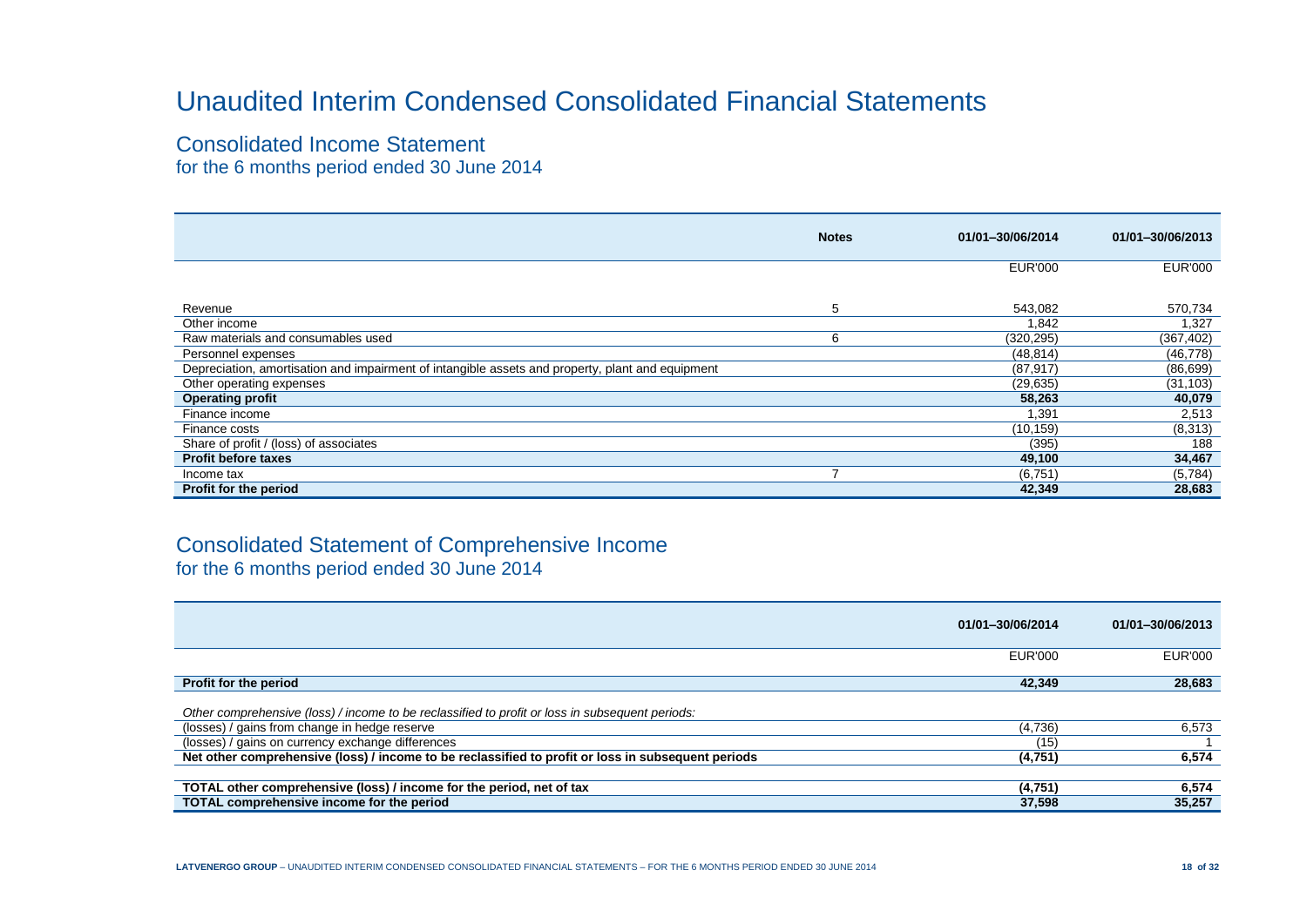# Consolidated Statement of Financial Position

|                                                             | <b>Notes</b>    | 30/06/2014     | 31/12/2013     |
|-------------------------------------------------------------|-----------------|----------------|----------------|
|                                                             |                 | <b>EUR'000</b> | <b>EUR'000</b> |
| <b>ASSETS</b>                                               |                 |                |                |
| Non-current assets                                          |                 |                |                |
| Intangible assets and property, plant and equipment         | 8               | 3,073,204      | 3,097,905      |
| Investment property                                         |                 | 1.766          | 1,473          |
| Investments in associates and other financial investments   |                 | 41             | 41             |
| Investments in held-to-maturity financial assets            |                 | 28,558         | 28,588         |
| Other non-current receivables                               |                 | 30             | 57             |
| <b>TOTAL non-current assets</b>                             |                 | 3,103,599      | 3,128,064      |
| <b>Current assets</b>                                       |                 |                |                |
| Inventories                                                 | 9               | 22.132         | 21,634         |
| Trade receivables and other current receivables             | 10              | 203,526        | 161,560        |
| <b>Current financial investments</b>                        |                 | 5,192          | 8,060          |
| Derivative financial instruments                            |                 | 21             | 617            |
| Cash and cash equivalents                                   | 11              | 193,805        | 255,423        |
| <b>TOTAL current assets</b>                                 |                 | 424,676        | 447,294        |
| <b>TOTAL ASSETS</b>                                         |                 | 3,528,275      | 3,575,358      |
|                                                             |                 |                |                |
| <b>EQUITY</b>                                               |                 |                |                |
| Share capital                                               |                 | 1,288,011      | 1,288,011      |
| Reserves                                                    |                 | 647,668        | 652,418        |
| Retained earnings                                           |                 | 92,715         | 74,832         |
| Equity attributable to equity holders of the Parent Company |                 | 2,028,394      | 2,015,261      |
| Non-controlling interests                                   |                 | 6,115          | 6,453          |
| <b>TOTAL equity</b>                                         |                 | 2,034,509      | 2,021,714      |
|                                                             |                 |                |                |
| <b>LIABILITIES</b>                                          |                 |                |                |
| <b>Non-current liabilities</b>                              |                 |                |                |
| <b>Borrowings</b>                                           | 12              | 709.400        | 805.192        |
| Deferred income tax liabilities                             |                 | 271.268        | 269.116        |
| Provisions                                                  |                 | 16.171         | 15,597         |
| Derivative financial instruments                            |                 | 10,002         | 6,238          |
| Other liabilities and deferred income                       |                 | 173,312        | 170,152        |
| <b>TOTAL non-current liabilities</b>                        |                 | 1,180,153      | 1,266,295      |
| <b>Current liabilities</b>                                  |                 |                |                |
|                                                             |                 | 135,878        | 130,670        |
| Trade and other payables<br><b>Borrowings</b>               | $\overline{12}$ | 165,582        | 139,483        |
| Derivative financial instruments                            |                 | 12.153         | 17.196         |
| <b>TOTAL current liabilities</b>                            |                 | 313,613        | 287,349        |
| <b>TOTAL liabilities</b>                                    |                 | 1,493,766      | 1,553,644      |
| <b>TOTAL EQUITY AND LIABILITIES</b>                         |                 | 3,528,275      | 3,575,358      |
|                                                             |                 |                |                |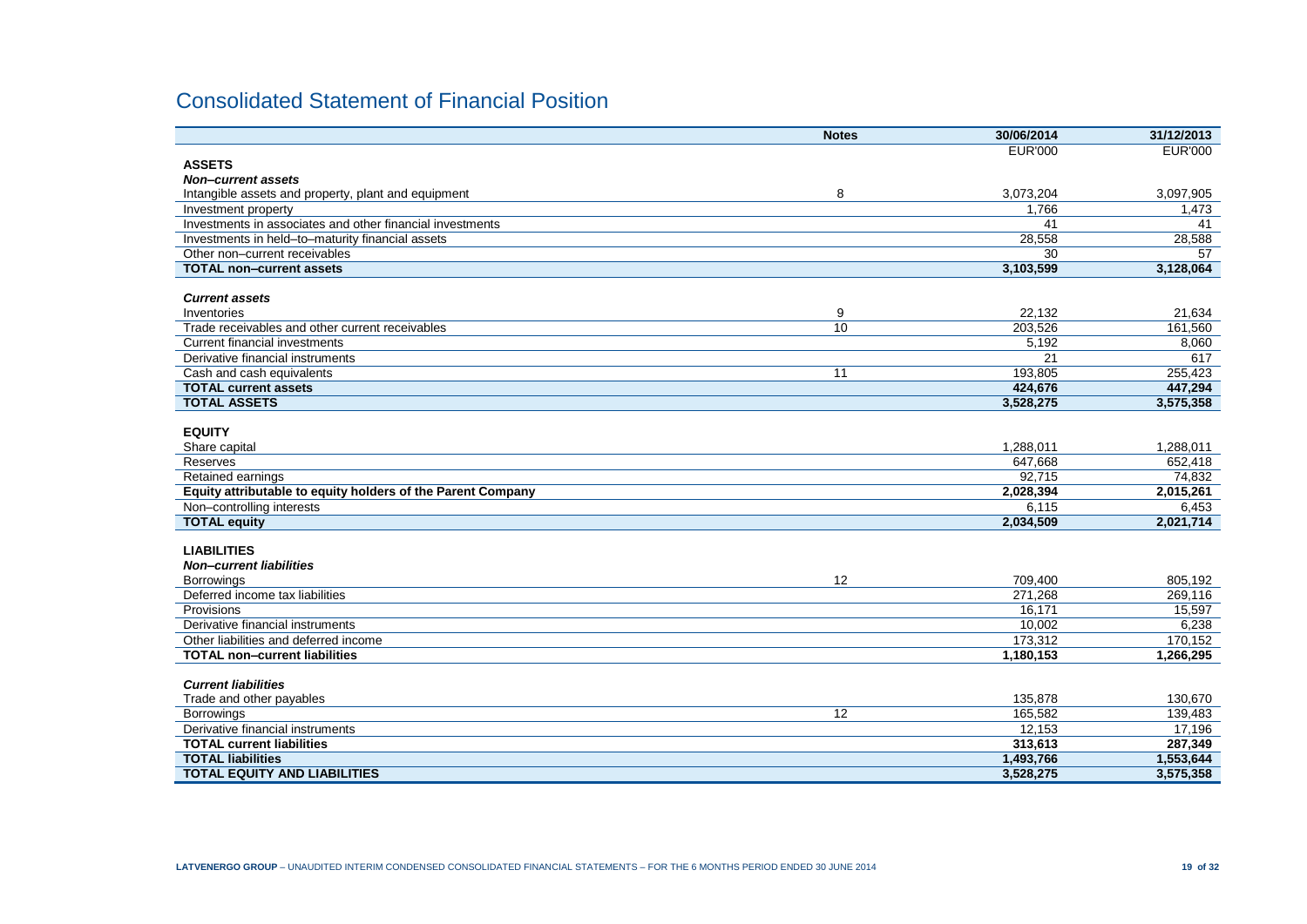## Consolidated Statement of Changes in Equity for the 6 months period ended 30 June 2014

|                                                                   |                          | Attributable to equity holders of the Parent Company | Non-controlling             |                |                  |                |
|-------------------------------------------------------------------|--------------------------|------------------------------------------------------|-----------------------------|----------------|------------------|----------------|
|                                                                   | Share capital            | <b>Reserves</b>                                      | <b>Retained</b><br>earnings | <b>Total</b>   | <b>interests</b> | <b>TOTAL</b>   |
|                                                                   | <b>EUR'000</b>           | <b>EUR'000</b>                                       | <b>EUR'000</b>              | <b>EUR'000</b> | <b>EUR'000</b>   | <b>EUR'000</b> |
|                                                                   |                          |                                                      |                             |                |                  |                |
| As at 31 December 2012                                            | 1,287,137                | 644,113                                              | 70,803                      | 2,002,053      | 4,922            | 2,006,975      |
| Increase in share capital                                         | 874                      |                                                      |                             | 874            |                  | 874            |
| Dividends for 2012                                                |                          | $\overline{\phantom{0}}$                             | (40, 619)                   | (40, 619)      | (313)            | (40, 932)      |
| TOTAL contributions by and distributions to equity holders        |                          |                                                      |                             |                |                  |                |
| of the Parent Company, recognised directly in equity              | 874                      |                                                      | (40, 619)                   | (39, 745)      | (313)            | (40, 058)      |
| Profit for the year                                               | $\overline{\phantom{m}}$ |                                                      | 44.305                      | 44,305         | 1,844            | 46,149         |
| Other comprehensive income                                        | $\qquad \qquad -$        | 8,305                                                | 343                         | 8.648          |                  | 8,648          |
| <b>TOTAL comprehensive income</b>                                 |                          | 8.305                                                | 44.648                      | 52.953         | 1.844            | 54,797         |
| As at 31 December 2013                                            | 1.288.011                | 652,418                                              | 74.832                      | 2,015,261      | 6,453            | 2,021,714      |
|                                                                   |                          |                                                      |                             |                |                  |                |
| As at 31 December 2012                                            | 1,287,137                | 644,113                                              | 70,803                      | 2,002,053      | 4,922            | 2,006,975      |
| Dividends for 2012                                                |                          | $\overline{\phantom{0}}$                             | (40, 619)                   | (40, 619)      | (313)            | (40, 932)      |
| TOTAL contributions by and distributions to equity holders        |                          |                                                      |                             |                |                  |                |
| of the Parent Company, recognised directly in equity              |                          |                                                      | (40, 619)                   | (40, 619)      | (313)            | (40, 932)      |
|                                                                   |                          |                                                      |                             |                |                  |                |
| Profit for the period                                             |                          | $\overline{\phantom{0}}$                             | 27.928                      | 27.928         | 755              | 28,683         |
| Other comprehensive income / (loss)                               |                          | 6.575                                                | (1)                         | 6,574          |                  | 6,574          |
| <b>TOTAL comprehensive income</b>                                 |                          | 6.575                                                | 27,927                      | 34,502         | 755              | 35,257         |
| As at 30 June 2013                                                | 1,287,137                | 650,688                                              | 58,111                      | 1,995,936      | 5,364            | 2,001,300      |
|                                                                   |                          |                                                      |                             |                |                  |                |
| As at 31 December 2013                                            | 1,288,011                | 652,418                                              | 74,832                      | 2,015,261      | 6,453            | 2,021,714      |
| Dividends for 2013                                                | $\qquad \qquad -$        | $\overline{\phantom{0}}$                             | (23, 605)                   | (23, 605)      | (1, 198)         | (24, 803)      |
| <b>TOTAL contributions by and distributions to equity holders</b> |                          |                                                      |                             |                |                  |                |
| of the Parent Company, recognised directly in equity              | $\overline{\phantom{0}}$ |                                                      | (23, 605)                   | (23, 605)      | (1, 198)         | (24, 803)      |
|                                                                   |                          |                                                      |                             |                |                  |                |
| Profit for the period                                             |                          |                                                      | 41,489                      | 41,489         | 860              | 42,349         |
| Other comprehensive loss                                          | $\qquad \qquad -$        | (4,750)                                              | (1)                         | (4, 751)       |                  | (4,751)        |
| <b>TOTAL comprehensive (loss) / income</b>                        |                          | (4, 750)                                             | 41,488                      | 36,738         | 860              | 37,598         |
| As at 30 June 2014                                                | 1,288,011                | 647,668                                              | 92,715                      | 2,028,394      | 6,115            | 2,034,509      |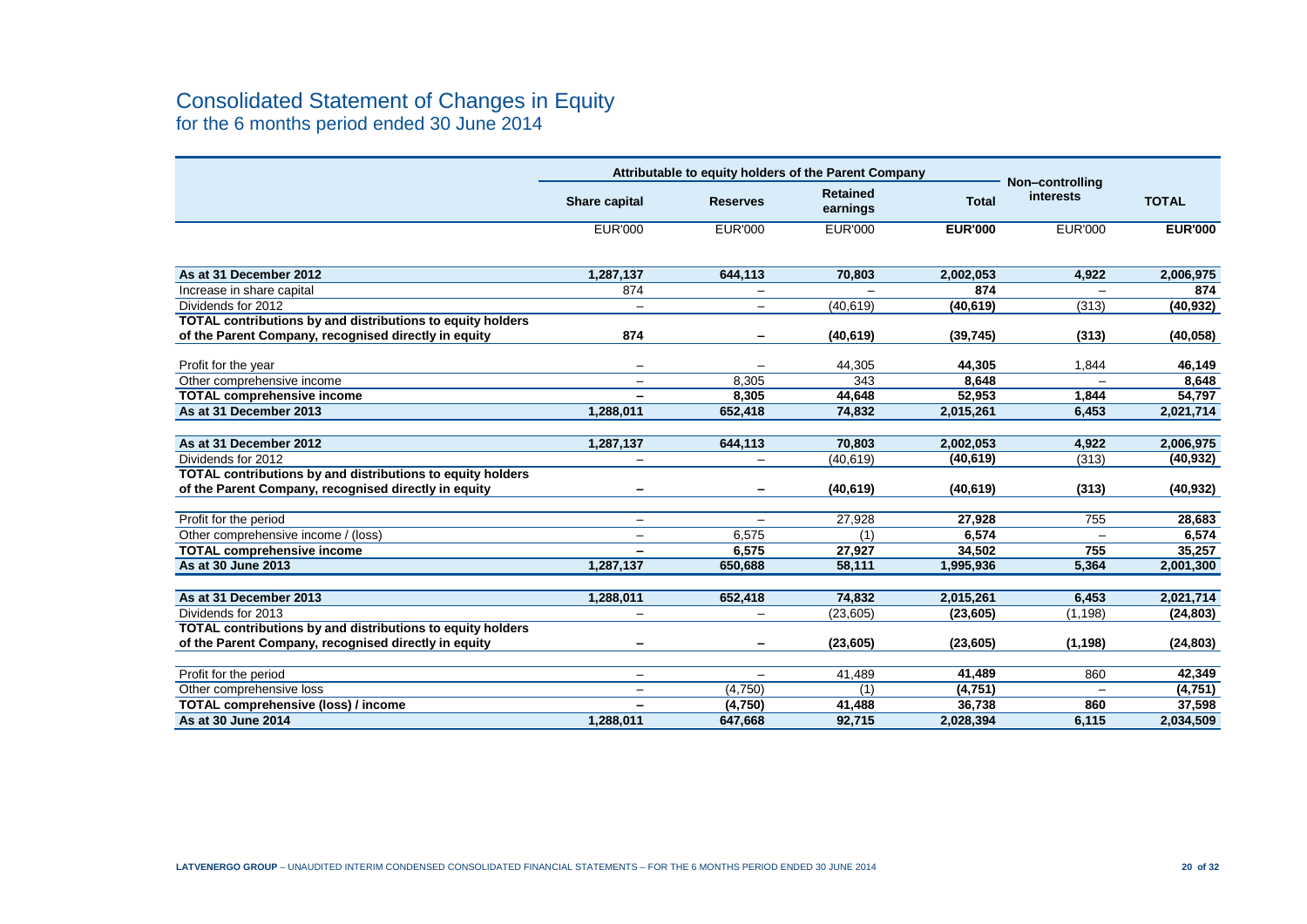# Consolidated Statement of Cash Flows

for the 6 months period ended 30 June 2014

|                                                                   | <b>Notes</b>          | 01/01-30/06/2014 | 01/01-30/06/2013 |
|-------------------------------------------------------------------|-----------------------|------------------|------------------|
|                                                                   |                       |                  |                  |
|                                                                   |                       | <b>EUR'000</b>   | <b>EUR'000</b>   |
| Cash flows from operating activities                              |                       |                  |                  |
| Profit before tax                                                 |                       | 49,100           | 34,467           |
| <b>Adjustments:</b>                                               |                       |                  |                  |
| - Amortisation, depreciation and impairment of non-current assets |                       | 88,976           | 89,173           |
| - Net financial adjustments                                       |                       | 4,073            | 12,557           |
| - Other adjustments                                               |                       | 582              | 370              |
| Operating profit before working capital adjustments               |                       | 142,731          | 136,567          |
| (Increase) / decrease in current assets                           |                       | (55, 553)        | 28,420           |
| Increase / (decrease) in trade and other payables                 |                       | 9,385            | (63, 284)        |
| Cash generated from operating activities                          |                       | 96,563           | 101,703          |
| Interest paid                                                     |                       | (9,808)          | (9,942)          |
| Interest received                                                 |                       | 1,376            | 1,554            |
| Income tax paid                                                   |                       | (3, 427)         | (12, 734)        |
| Net cash flows from operating activities                          |                       | 84,704           | 80,581           |
|                                                                   |                       |                  |                  |
| Cash flows from investing activities                              |                       |                  |                  |
| Purchase of intangible assets and property, plant and equipment   |                       | (67,026)         | (81, 294)        |
| Proceeds on financing from EU funds and other financing           |                       | 2,074            | 844              |
| Proceeds from redemption of held-to-maturity assets               |                       | 30               | 30               |
| Net cash flows used in investing activities                       |                       | (64, 922)        | (80, 420)        |
|                                                                   |                       |                  |                  |
| Cash flows from financing activities                              |                       |                  |                  |
| Proceeds from issued debt securities (bonds)                      | 12<br>$\overline{12}$ | 2,600            | 70,274<br>7,671  |
| Proceeds from borrowings from financial institutions              | 12                    |                  |                  |
| Repayment of borrowings                                           |                       | (72, 627)        | (51, 641)        |
| Dividends paid to non-controlling interests                       |                       | (1, 198)         | (313)            |
| Dividends paid to equity holders of the Parent Company*           |                       | (12, 649)        | (30, 644)        |
| Dividends received from associates                                | 13                    | 2,474            |                  |
| Net cash flows used in financing activities                       |                       | (81, 400)        | (4,653)          |
| Net decrease in cash and cash equivalents                         |                       | (61, 618)        | (4, 492)         |
| Cash and cash equivalents at the beginning of the period          | 11                    | 255,423          | 242,493          |
| Cash and cash equivalents at the end of the period                | 11                    | 193.805          | 238.001          |
|                                                                   |                       |                  |                  |

\* – dividends for 2013 in the amount of EUR 23,605 thousand are settled by corporate income tax overpayment in the amount of EUR 10,956 thousand (dividends for 2012 – EUR 40,619 thousand are settled by corporate income tax overpayment in the amount of EUR 9,975 thousand).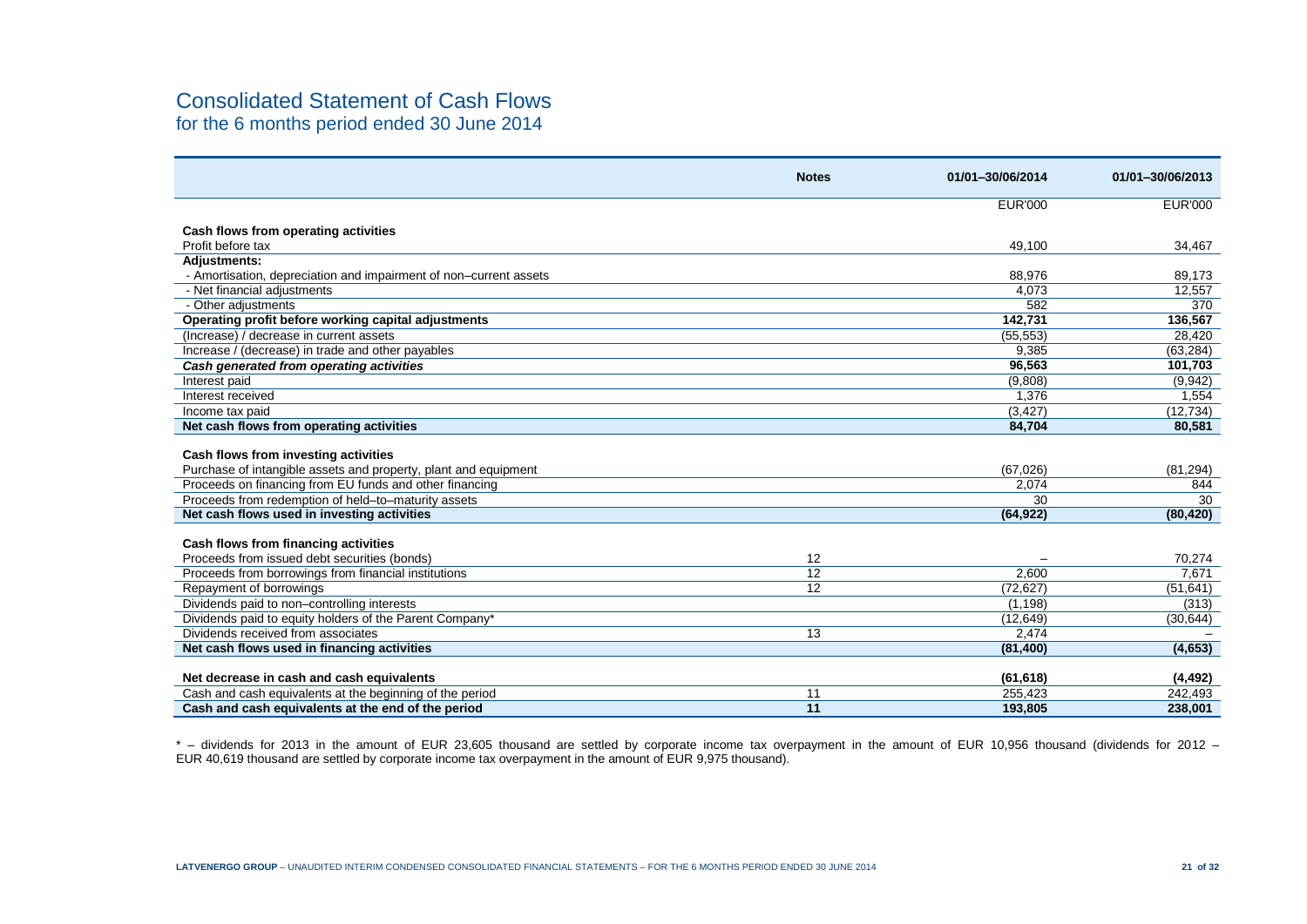# Notes to the Unaudited Interim Condensed Consolidated Financial Statements

### 1. Corporate information

All shares of public limited company Latvenergo or Latvenergo AS (hereinafter – the Parent Company) are owned by the Republic of Latvia and are held by the Ministry of Economics of the Republic of Latvia. The legal address of the Parent Company is 12 Pulkveža Brieža Street, Riga, LV-1230, Latvia. According to the Energy Law of the Republic of Latvia, Latvenergo AS is designated as a national economy object of State importance and, therefore, is not subject to privatisation.

Public limited company Latvenergo is power supply entity engaged in electricity and thermal energy generation, as well as supply of electricity. Latvenergo AS is one of the largest corporate entities in the Baltics.

Latvenergo AS heads the Latvenergo Group (hereinafter – the Group) that includes following subsidiaries:

- Sadales tīkls AS (since 18.09.2006):
- Elektrum Eesti OÜ (since 27.06.2007) and its subsidiary Elektrum Latvija SIA (since 18.09.2012);
- Elektrum Lietuva UAB (since 07.01.2008);
- Latvijas elektriskie tīkli AS (since 10.02.2011);
- Liepājas enerģija SIA (since 06.07.2005);
- Enerģijas publiskais tirgotājs AS (since 25.02.2014).

Latvenergo AS is a shareholder in two associated companies:

- Pirmais Slēgtais Pensiju Fonds AS manages a defined-contribution corporate pension plan in Latvia;
- Nordic Energy Link AS (company is under liquidation process since 19 March 2014) carried out the functions of the operator of an interconnection power cable between Estonia and Finland.

On 26 September Shareholder's Meeting of Latvenergo AS decided to terminate Latvenergo AS participation in Nordic Energy Link AS. According to the Directive 2009/72/EC of the European Parliament and of the Council of 13 July 2009 concerning common rules for the internal market in electricity and repealing Directive 2003/54/EC, Latvenergo AS, as electricity generator and supplier, is obliged to perform activities so that after 31 December 2013 it would not be owner of the electricity transmission infrastructure. In the Consolidated Statement of Financial Position as at 30 June 2014 and as at 31 December 2013 investment in Nordic Energy Link AS is presented as the current financial investment held for sale. On 12 February 2014 the Cabinet of Ministers of the Republic of Latvia adopted decision No. 67 "On Latvenergo AS termination of partnership in Nordic Energy Link

AS" and on 19 March 2014 at the Nordic Energy Link AS Shareholders' meeting was approved decision to liquidate Nordic Energy Link AS.

Latvenergo Consolidated Annual Report 2013 has been approved on 12 May 2014 by the Latvenergo AS Shareholders' meeting (see on Latvenergo AS web page section "Investors" [http://www.latvenergo.lv/eng/investors/reports/\)](http://www.latvenergo.lv/eng/investors/reports/).

The Unaudited Interim Condensed Consolidated Financial Statements for the 6 months period ending 30 June 2014 include the financial information in respect of the Parent Company and its all subsidiaries for the 6 months period ending 30 June 2014 and comparative information for 6 months period ending 30 June 2013. Comparative information for financial position includes information as at 31 December 2013.

The Unaudited Interim Condensed Consolidated Financial Statements for the 6 month period ending 30 June 2014 were approved by the Latvenergo AS Management Board on 26 August 2014.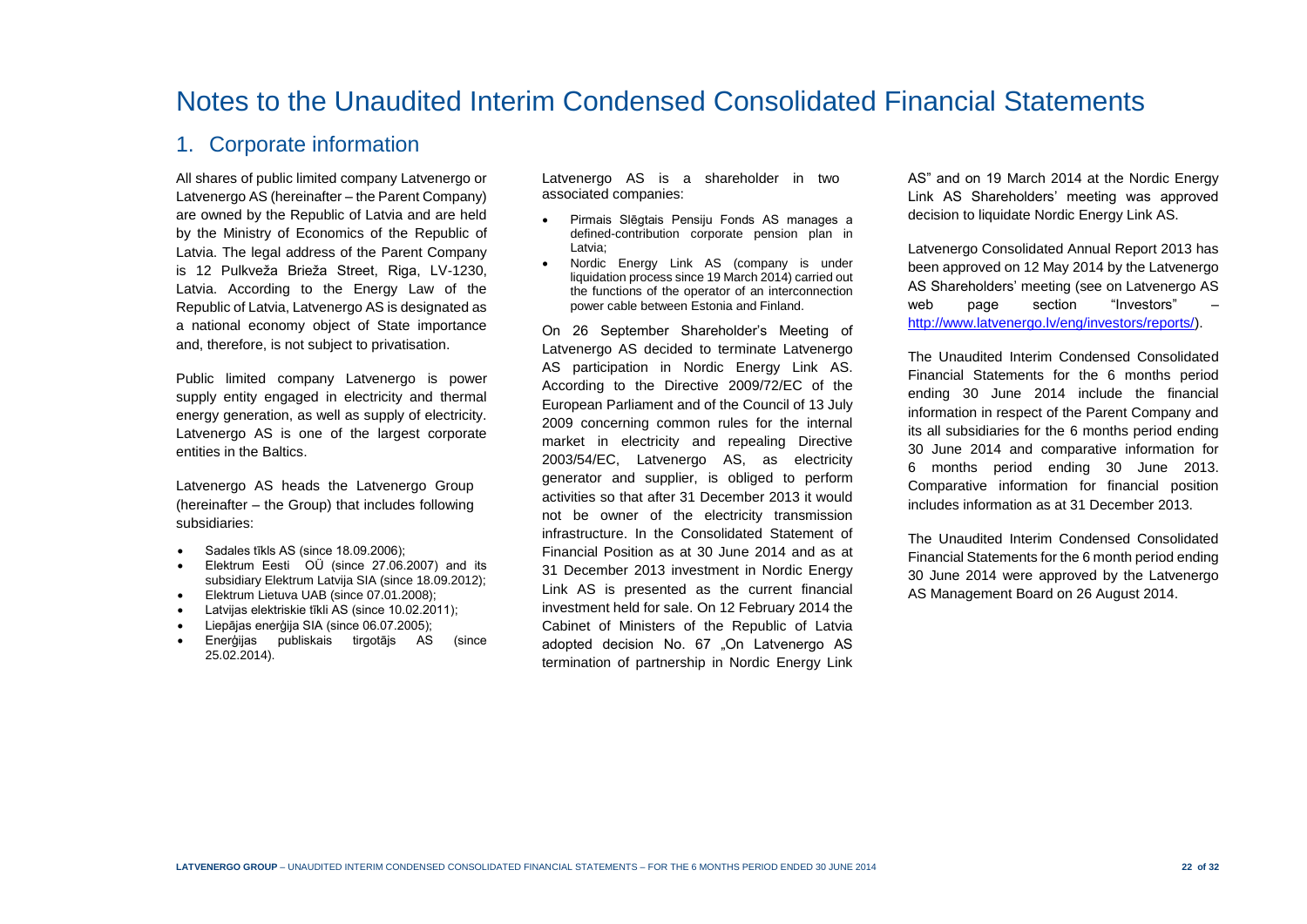# 2. Summary of most significant accounting policies

These Unaudited Interim Condensed Consolidated Financial Statements had been prepared in accordance with the International Financial Reporting Standards (IFRS) as adopted for use in the European Union and in accordance with IAS 34 "Interim Financial Reporting" and accounting policies or principles applied to these financial statements were identical to those used in the Latvenergo Group 2013 Consolidated Financial Statements. These policies have been consistently applied to all reporting periods presented, unless stated differently. Where it is necessary, comparatives are reclassified.

New or revised IFRS adopted and amendments to International Financial Reporting Interpretations Committee interpretations (IFRIC) that became

### 3. Financial risk management

#### 3.1. Financial risk factors

The Group's activities expose it to a variety of financial risks: market risk (including currency risk, fair value and cash flow interest rate risk), credit risk, pricing risk and liquidity risk. The Group's overall risk management programme focuses on the unpredictability of financial markets and seeks to minimize potential adverse effects on the Group's financial performance. The Group uses derivative financial instruments to hedge certain risk exposures.

Risk management is carried out by the Parent Company's Treasury department (the Group Treasury) according to the Financial Risk Management Policy approved by the Parent Company's Management Board. The Group Treasury identifies, evaluates and hedges financial

mandatory for the Group as of 1 January 2014 did not have any impact to the Group's accounting policies and Consolidated Financial Statements.

The Unaudited Interim Condensed Consolidated Financial Statements are prepared under the historical cost convention, as modified by the revaluation of non-current assets, financial assets and financial liabilities (including derivative instruments) at fair value through profit or loss disclosed in accounting policies presented in the Latvenergo Group 2013 Consolidated Financial Statements.

Accounting policies are supplemented, and since 1 April 2014 and as as at 30 June 2014 mandatory procurement public service obligation revenue and

risks in close co–operation with the Group's operating units / subsidiaries. The Parent Company's Management Board by approving the Financial Risk Management Policy provides written principles for overall risk management, as well as written policies covering specific areas, such as interest rate risk, foreign exchange risk, liquidity risk, and credit risk, use of financial instruments and investment of excess liquidity.

#### a) Market risk

*I) Foreign exchange risk* The adoption of Euro in Latvia on 1 January 2014 prevented the Euro currency risk. As at 30 June 2014, the Group had none of its borrowings and substantial liabilities denominated in any other costs have been recognised as unsettled difference or uncollected revenue on mandatory procurement public service obligation as assets in the Consolidated Statement of Financial position by applying principal-agent accounting principle (see Note 10).

On 1 January 2014, Latvia has joined the Euro zone, converting the Latvian Lats (LVL) into the Euros (EUR) at fixed exchange rate EUR  $1 =$ LVL 0.702804. As of this date, the Group balance account values were converted into the Euro currency and financial reports for 2014 and the following years will be prepared in Euro currency. All amounts shown in these Interim Condensed Consolidated Financial Statements are presented in thousands of EUR.

foreign currency except Euro, therefore, there is no significant foreign currency exchange risk.

The Parent Company has certain investment in subsidiary, which is exposed to foreign currency risks. Currency exposure arising from the net assets of the Group's foreign operations in Lithuania is limited as subsidiary has insignificant amount of assets and Lithuania has fixed currency peg to Euro.

The Parent Company's Management has set up a Financial Risk Management policy inter alia to manage the Group's foreign currencies exchange risk against functional currency. To manage the Group's foreign currencies exchange risk arising from future transactions and recognised assets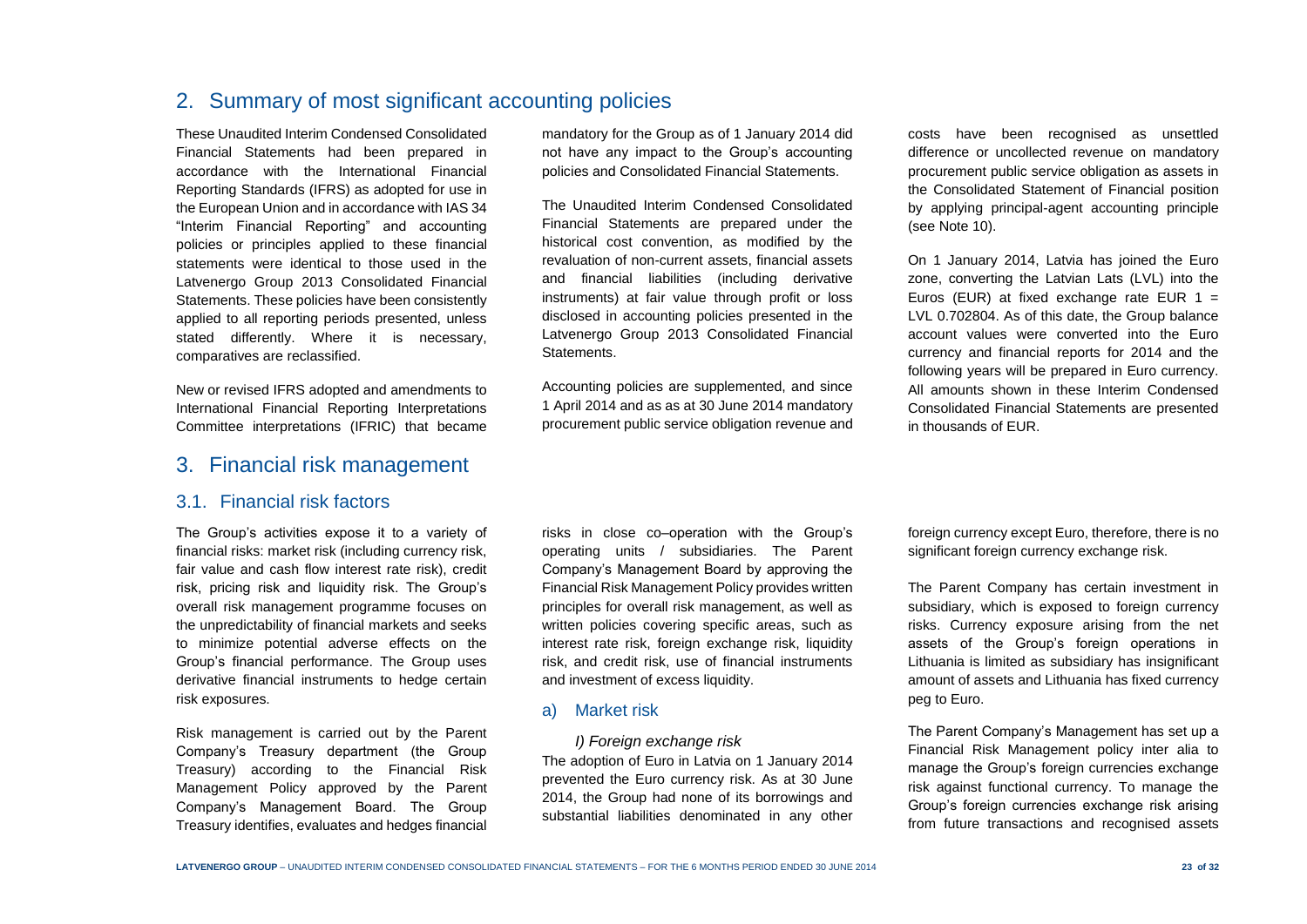and liabilities, the Group Treasury uses forward contracts. Foreign currencies exchange risk arises when future transactions or recognised assets or liabilities are denominated in a currency that is not the Group's functional currency (Euro).

*II) Cash flow and fair value interest rate risk* As the Group has significant floating interestbearing assets and liabilities exposed to interest rate risk, the Group's financial income and operating cash flows are substantially dependent on changes in market interest rates.

The Group's cash flow interest rate risk mainly arises from long-term borrowings at variable rates. They expose the Group to a risk that finance costs might increase significantly when interest rates rise up. The Group's policy is to maintain at least 35% of its borrowings as fixed interest rates borrowings (taking into account the effect of interest rate swaps) with duration between 2-4 years.

The Group analyses its interest rate risk exposure on a dynamic basis. Various scenarios are simulated taking into consideration refinancing, renewal of existing positions and hedging. Based on these scenarios, the Group calculates the impact on profit and loss as well as on cash flows of a defined interest rate shift. The Group's borrowings with floating rates do not impose fair value interest rate risk. Derivatives such as interest rate swaps are the only source of fair value interest rate risk.

#### *III) Price risk*

Price risk is the risk that the fair value and cash flows of financial instruments will fluctuate in the future due to reasons other than changes in the market prices resulting from interest rate risk or foreign exchange risk. The purchase and sale of goods produced and the services provided by the Group under the free market conditions, as well as the purchases of resources used in production is impacted by the price risk.

The most significant price risk is related to purchase of electricity. To hedge the risk related to changes in the price of electricity the Parent Company has purchased electricity swap contracts.

#### b) Credit risk

Credit risk is managed at the Group level. Credit risk arises from cash and cash equivalents, derivative financial instruments and deposits with banks, outstanding receivables. Credit risk exposure in connection with trade receivables is limited due to broad range of the Group's customers. The Group has no significant concentration of credit risk with any single counterparty or group of counterparties having similar characteristics. Impairment loss has been deducted from gross accounts receivable.

Credit risk related to cash and short-term deposits with banks is managed by balancing the placement of financial assets in order to maintain the possibility to choose the best offers and to reduce probability to incur losses.

No credit limits were exceeded during the reporting period, and the Group entities' management does not expect any losses from non-performance by these counterparties.

#### **Liquidity risk**

The Group's policy of liquidity risk management is to maintain sufficient amount of cash and cash equivalents, the availability of long and short term funding through an adequate amount of committed credit facilities to meet commitments according to the Group's strategic plans as well as to compensate the fluctuations in the cash flows due to occurrence of variety of financial risks.

The Group entities' management is monitoring rolling forecasts of the Group's liquidity reserve. which comprises of undrawn borrowing facilities. and cash and cash equivalents.

#### *3.2.* Capital risk management

The Group's objectives when managing capital are to safeguard the Group's ability to continue as a going concern as well as to ensure necessary financing for investment programme and to avoid breaches of covenants, which are linked to capital structure and are stipulated in the majority of loan agreements.

In order to maintain or adjust the capital structure, the Group may evaluate the amount and timing of raising new debt due to investment programmes or initiate new investments in the share capital by shareholder. Also asset revaluation directly influences the capital structure. To comply with loan covenants, the Group monitors capital on the basis of the capital ratio.

This ratio is calculated by dividing the equity by the sum of total assets and nominal value of issued and outstanding financial guarantees.

According to the Group's strategy and defined loan covenants as per loan agreements the capital ratio shall be maintained at least at 30% level.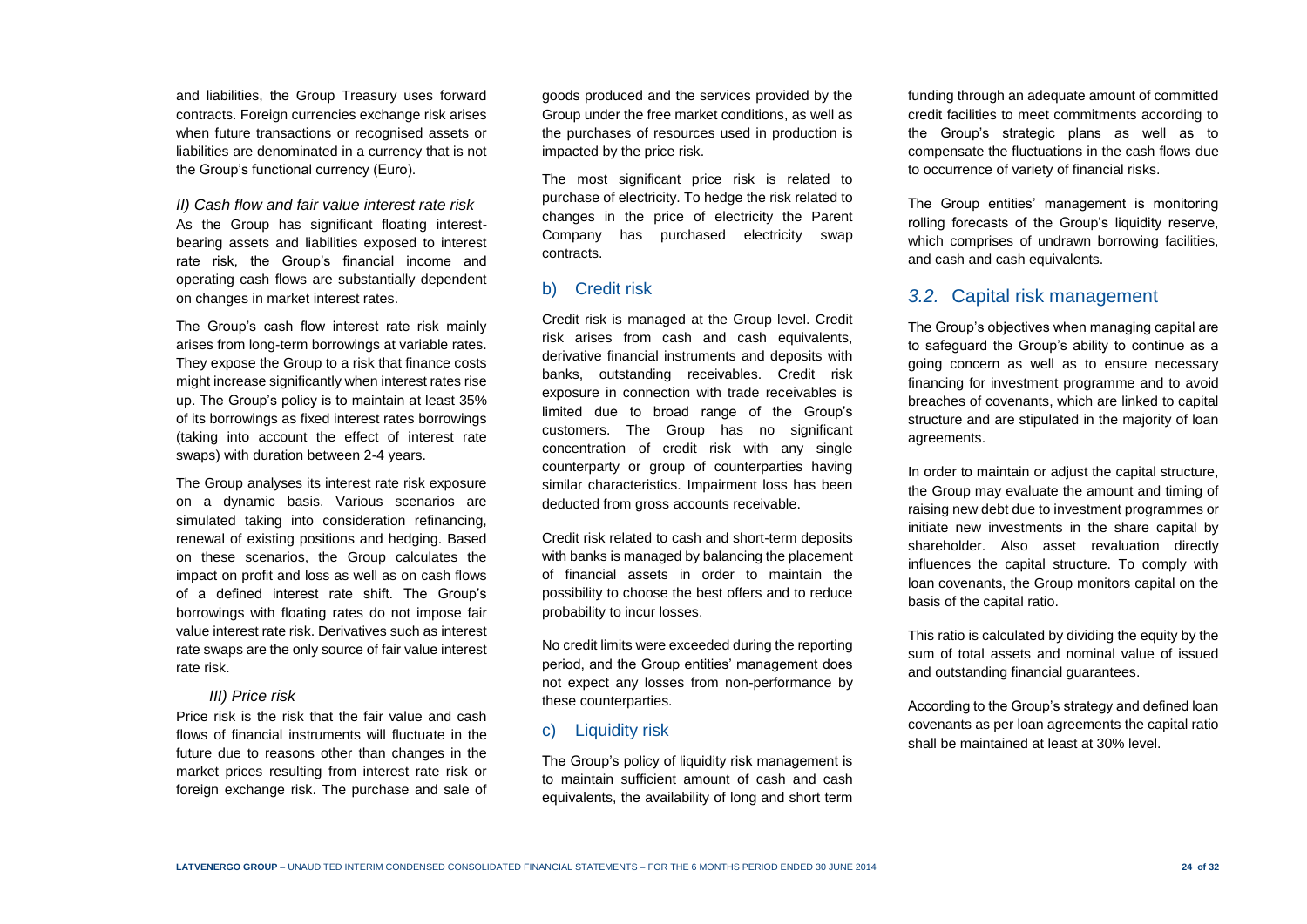## 4. Operating segment information

#### Operating segments

For segment reporting purposes, the division into operating segments is based on the Group's internal management structure, which is the basis for the reporting system, performance assessment and the allocation of resources by the operating segment decision maker.

The Group divides its operations into three main operating segments – generation and supply, distribution system services and management of transmission system assets. In addition, corporate functions, that cover administration and other support services, are presented separately.

The generation and supply operating segment comprises the Group's electricity and heat generation operations, which are organised into the legal entities: Latvenergo AS and Liepājas

enerģija SIA; electricity sales operations, including wholesale, which are conducted Pan–Baltic by Latvenergo AS, Elektrum Eesti OÜ and Elektrum Lietuva UAB, as well as management of the mandatory procurement process provided by Enerģijas publiskais tirgotājs AS.

The operations of the distribution system services operating segment relates to the provision of electricity distribution services in Latvia and is managed by the subsidiary Sadales tīkls AS (the largest distribution system operator in Latvia) and Latvenergo AS – the owner of the distribution system real estate assets.

The operations of the management of transmission system assets operating segment is managed both by Latvijas elektriskie tīkli AS – the owner of transmission system assets (330 kV and 110 kV transmission lines, substations and distribution

points), which conducts their construction, maintenance and lease to the transmission system operator Augstsprieguma tīkls AS, and Latvenergo AS – the owner of the transmission system real estate assets. The Republic of Latvia has applied the second unbundling model under EU Directive 2009/72/EC, which provides that the electricity transmission system assets shall remain with a vertically integrated utility, while the activities of the transmission system operator are independently managed.

The following table presents revenue, profit information and segment assets and liabilities of the Group's operating segments. Inter-segment revenue is eliminated on consolidation.

|                         | Generation<br>and supply | <b>Distribution</b><br>system<br>services | <b>Management of</b><br>transmission<br>system assets | Corporate<br>functions | <b>TOTAL</b><br>segments | <b>Adjustments</b><br>and<br>eliminations | Consolidated   |
|-------------------------|--------------------------|-------------------------------------------|-------------------------------------------------------|------------------------|--------------------------|-------------------------------------------|----------------|
| Period 01/01-30/06/2014 | <b>EUR'000</b>           | <b>EUR'000</b>                            | <b>EUR'000</b>                                        | <b>EUR'000</b>         | <b>EUR'000</b>           | <b>EUR'000</b>                            | <b>EUR'000</b> |
| <b>Revenue</b>          |                          |                                           |                                                       |                        |                          |                                           |                |
| External customers      | 365.747                  | 145,943                                   | 28.887                                                | 2,505                  | 543,082                  |                                           | 543,082        |
| Inter-segment           | 10,606                   | 1,054                                     | .428                                                  | 23,319                 | 36,407                   | (36,407)                                  |                |
| <b>TOTAL revenue</b>    | 376,353                  | 146,997                                   | 30,315                                                | 25,824                 | 579,489                  | (36, 407)                                 | 543,082        |
| <b>Results</b>          |                          |                                           |                                                       |                        |                          |                                           |                |
| <b>Segment profit</b>   | 31,699                   | 14,369                                    | 9,031                                                 | 3,164                  | 58,263                   | (9, 163)                                  | 49,100         |
| Capital expenditure     | 13,640                   | 32,037                                    | 15,140                                                | 3,918                  | 64,735                   | —                                         | 64,735         |
| Period 01/01-30/06/2013 |                          |                                           |                                                       |                        |                          |                                           |                |
| <b>Revenue</b>          |                          |                                           |                                                       |                        |                          |                                           |                |
| External customers      | 391.698                  | 148.344                                   | 27,947                                                | 2,745                  | 570,734                  | -                                         | 570,734        |
| Inter-segment           | 11.116                   | 930                                       | l.197                                                 | 22,313                 | 35,556                   | (35, 556)                                 |                |
| <b>TOTAL revenue</b>    | 402,814                  | 149,274                                   | 29,144                                                | 25,058                 | 606,290                  | (35, 556)                                 | 570,734        |
| <b>Results</b>          |                          |                                           |                                                       |                        |                          |                                           |                |
| <b>Segment profit</b>   | 21,182                   | 10,705                                    | 6,339                                                 | 1,853                  | 40,079                   | (5,612)                                   | 34,467         |
| Capital expenditure     | 28,018                   | 32,890                                    | 24,435                                                | 5,327                  | 90,670                   |                                           | 90,670         |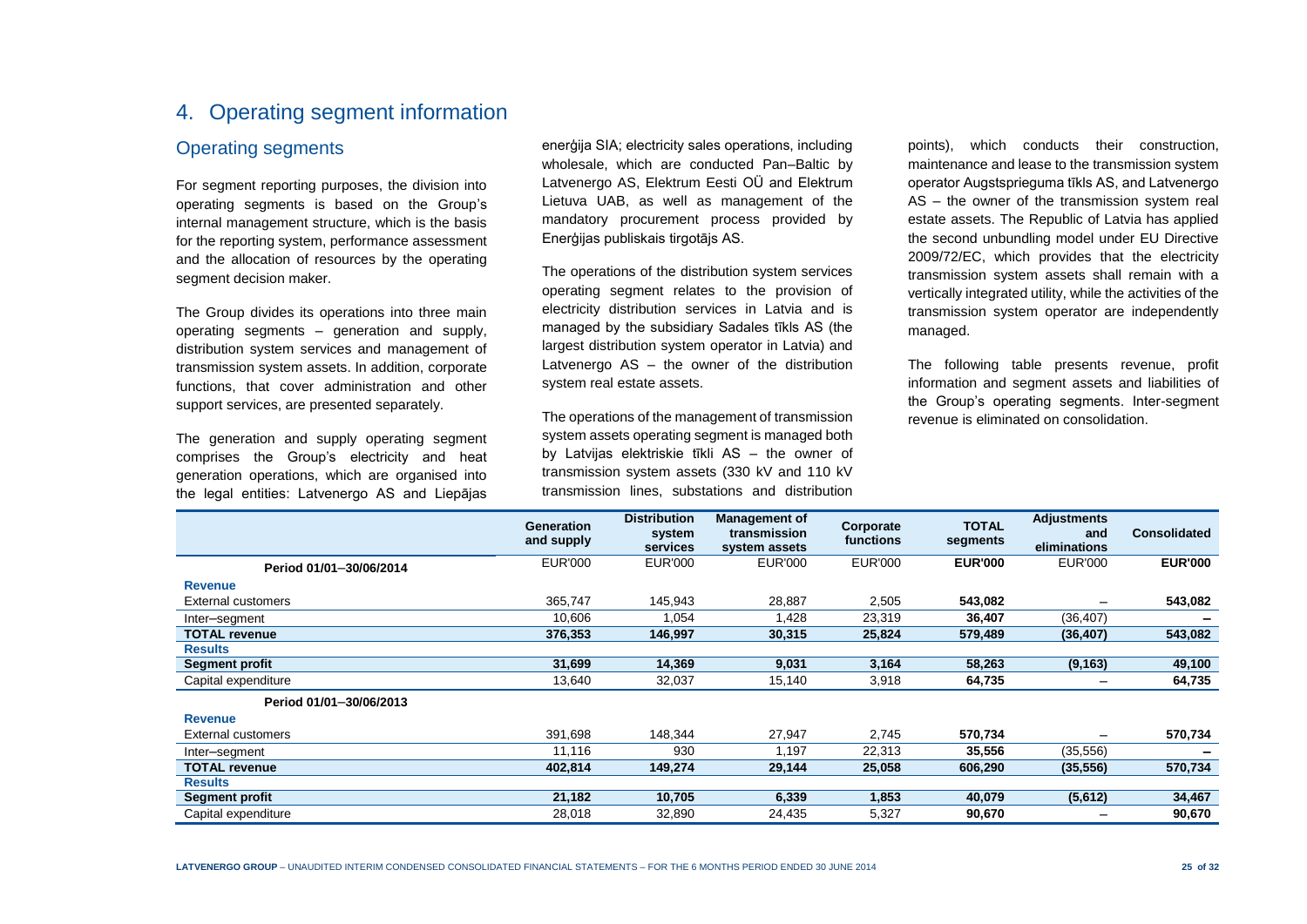#### Segment assets

|                        | Generation<br>and supply | <b>Distribution</b><br>system<br>services | <b>Management of</b><br>transmission<br>system assets | Corporate<br>functions | <b>TOTAL</b><br>segments | <b>Adjustments</b><br>and<br>eliminations | Consolidated   |
|------------------------|--------------------------|-------------------------------------------|-------------------------------------------------------|------------------------|--------------------------|-------------------------------------------|----------------|
|                        | <b>EUR'000</b>           | <b>EUR'000</b>                            | EUR'000                                               | EUR'000                | <b>EUR'000</b>           | <b>EUR'000</b>                            | <b>EUR'000</b> |
| As at 30 June 2014     | .518.791                 | 1.257.187                                 | 435.181                                               | 86.105                 | 3.297.264                | 231.011                                   | 3.528.275      |
| As at 31 December 2013 | .497.066                 | 252.016.                                  | 431.224                                               | 86.458                 | 3,266,764                | 308.594                                   | 3,575,358      |

#### Adjustments and eliminations

Finance income and expenses, fair value gains and losses on financial assets are not allocated to individual segments as the underlying instruments are managed on the Group basis.

Taxes and certain financial assets and liabilities are not allocated to those segments as they are also managed on the Group basis.

Capital expenditure consists of additions of property, plant and equipment, intangible assets and investment properties including assets from the acquisition of subsidiaries.

#### Reconciliation of profit

|                                        | 01/01-30/06/2014 | 01/01-30/06/2013 |
|----------------------------------------|------------------|------------------|
|                                        | <b>EUR'000</b>   | <b>EUR'000</b>   |
| Segment profit                         | 58,263           | 40,079           |
| Finance income                         | 391. ا           | 2,513            |
| Finance costs                          | (10, 159)        | (8, 313)         |
| Share of profit / (loss) of associates | (395)            | 188              |
| Profit before income tax               | 49,100           | 34,467           |

#### Reconciliation of assets

|                                                           | 30/06/2014     | 31/12/2013     |
|-----------------------------------------------------------|----------------|----------------|
|                                                           | <b>EUR'000</b> | <b>EUR'000</b> |
| <b>Segment operating assets</b>                           | 3.297.264      | 3,266,764      |
| Investments in associates and other financial investments | 41             | 41             |
| Investments in held-to-maturity financial assets          | 28,558         | 28,588         |
| Current financial assets                                  | 21             | 617            |
| Other assets and assets held for sale                     | 8.586          | 23,925         |
| Cash and cash equivalents                                 | 193.805        | 255,423        |
| <b>TOTAL assets</b>                                       | 3,528,275      | 3,575,358      |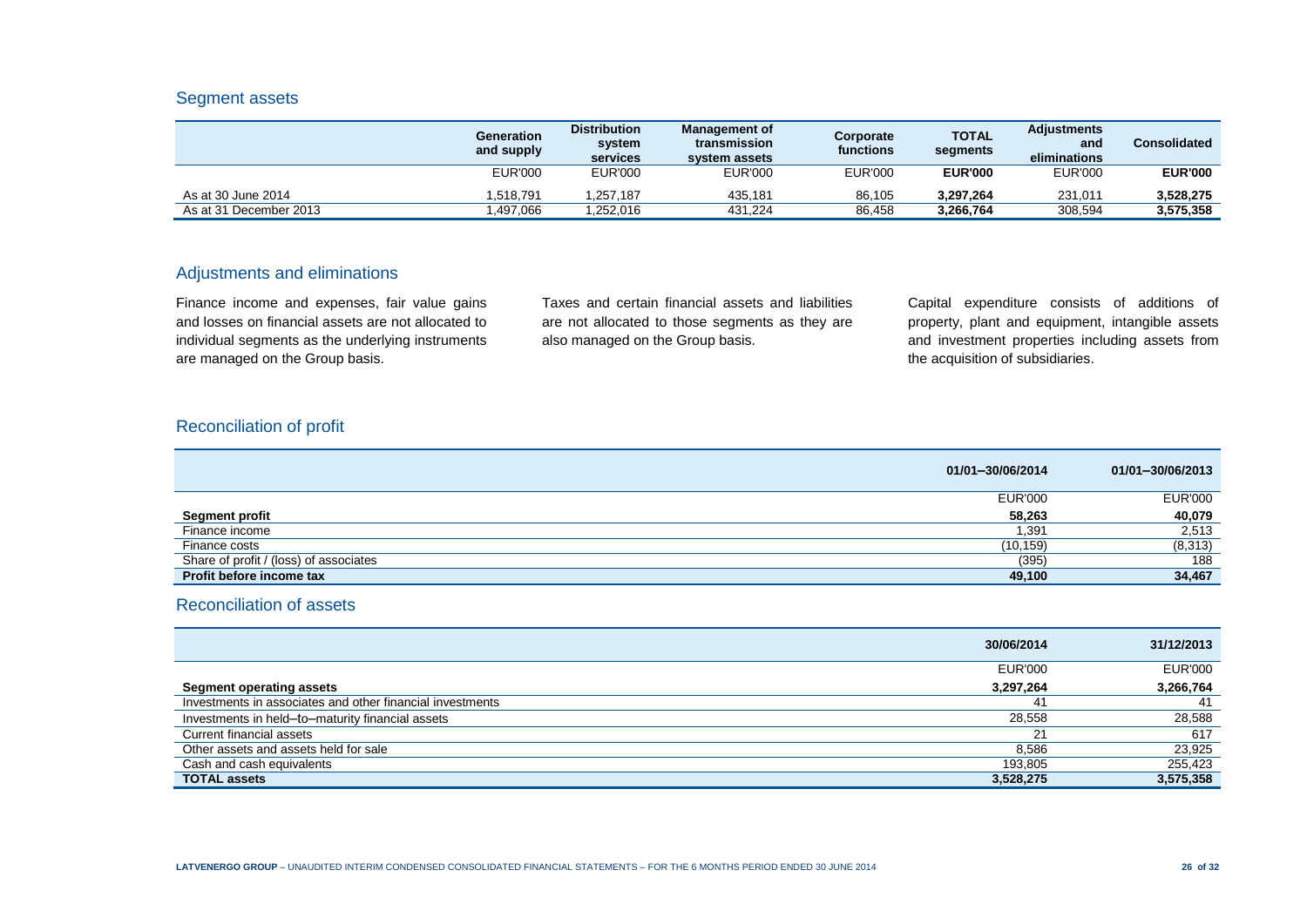## 5. Revenue

|                                                    | 01/01-30/06/2014 | 01/01-30/06/2013 |
|----------------------------------------------------|------------------|------------------|
|                                                    | <b>EUR'000</b>   | <b>EUR'000</b>   |
| Electricity and electricity services*              | 441.253          | 454,598          |
| Heat sales                                         | 61.266           | 74,152           |
| Lease and management of transmission system assets | 28,565           | 27,621           |
| Other revenue                                      | 11.998           | 14,363           |
| <b>TOTAL revenue</b>                               | 543.082          | 570,734          |
| .<br>$\sim$ $\sim$<br>. .                          | .                | .                |

\* – in 2nd Quarter of 2014, revenue from customers' payments for mandatory procurement public service obligation fee is recognised in the Consolidated Statement of Financial Position by applying principal-agent accounting principle

### 6. Raw materials and consumables used

|                                                                | 01/01-30/06/2014 | 01/01-30/06/2013 |
|----------------------------------------------------------------|------------------|------------------|
|                                                                | <b>EUR'000</b>   | <b>EUR'000</b>   |
| <b>Electricity:</b>                                            |                  |                  |
| Purchased electricity*                                         | 185,351          | 198,169          |
| Fair value (income) / loss on electricity swaps                | (5,050)          | 7,049            |
| Electricity transmission services costs                        | 36.679           | 37,770           |
|                                                                | 216,980          | 242,988          |
|                                                                |                  |                  |
| Fuel expense                                                   | 87.221           | 111,378          |
| Raw materials, spare parts and maintenance costs               | 16,094           | 17,272           |
| Capitalised costs of raw materials and consumables used (fuel) | —                | (4,236)          |
| <b>TOTAL raw materials and consumables used</b>                | 320,295          | 367,402          |

\* – in 2nd Quarter of 2014, costs of purchased electricity under the mandatory procurement from electricity generators who generate electricity in cogeneration process or using renewable energy sources, as well as guaranteed fees for installed electrical capacity in cogeneration plants (over 4 MW) are recognised in the Consolidated Statement of Financial Position by applying principal-agent accounting principle

### 7. Income tax

|                         | 01/01-30/06/2014 | 01/01-30/06/2013 |
|-------------------------|------------------|------------------|
|                         | <b>EUR'000</b>   | <b>EUR'000</b>   |
|                         |                  |                  |
| Current tax             | 4,599            | 10,830           |
| Deferred tax            | 2,152            | (5,046)          |
| <b>TOTAL income tax</b> | 6,751            | 5,784            |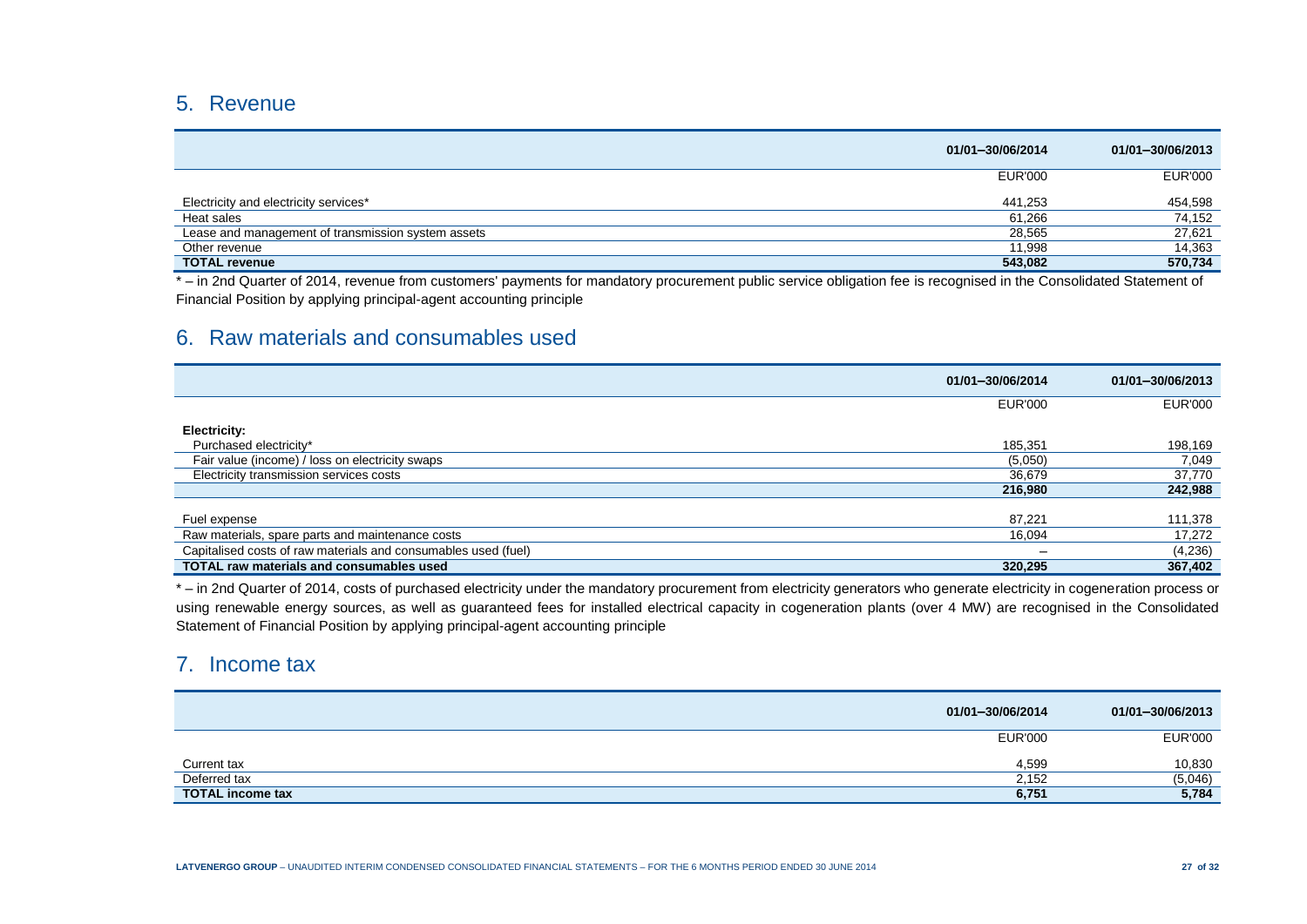# 8. Intangible assets and property, plant and equipment

|                                                       | Intangible assets | Land, buildings<br>and facilities | <b>Technology</b><br>equipment and<br>machinery | Other property,<br>plant and<br>equipment | Assets under<br>construction | <b>TOTAL</b>   |
|-------------------------------------------------------|-------------------|-----------------------------------|-------------------------------------------------|-------------------------------------------|------------------------------|----------------|
|                                                       | <b>EUR'000</b>    | <b>EUR'000</b>                    | <b>EUR'000</b>                                  | <b>EUR'000</b>                            | <b>EUR'000</b>               | <b>EUR'000</b> |
| As at 30 June 2014<br>Cost or valuation               | 37,979            | 4.357.042                         | 2.056.723                                       | 154.945                                   | 123.479                      | 6,730,168      |
| Accumulated amortisation, depreciation and impairment | (27, 259)         | (2,417,637)                       | (1.088.659)                                     | (116, 657)                                | (6, 752)                     | (3,656,964)    |
| Net book amount                                       | 10.720            | 1,939,405                         | 968.064                                         | 38.288                                    | 116.727                      | 3,073,204      |
| As at 31 December 2013<br>Cost or valuation           | 33,144            | 4.331.639                         | 2,046,253                                       | 153.752                                   | 118.868                      | 6,683,656      |
| Accumulated amortisation, depreciation and impairment | (25, 819)         | (2,383,239)                       | (1,057,602)                                     | (112.443)                                 | (6,648)                      | (3,585,751)    |
| Net book amount                                       | 7,325             | 1,948,400                         | 988,651                                         | 41,309                                    | 112,220                      | 3,097,905      |

# 9. Inventories

| 30/06/2014                                                   |          | 31/12/2013     |
|--------------------------------------------------------------|----------|----------------|
| <b>EUR'000</b>                                               |          | <b>EUR'000</b> |
| Raw materials and spare parts                                | 21,977   | 21,160         |
| Other inventories                                            | 4,728    | 4,733          |
| Allowance for raw materials, spare parts, technological fuel | (4, 573) | (4,259)        |
| <b>TOTAL inventories</b>                                     | 22,132   | 21,634         |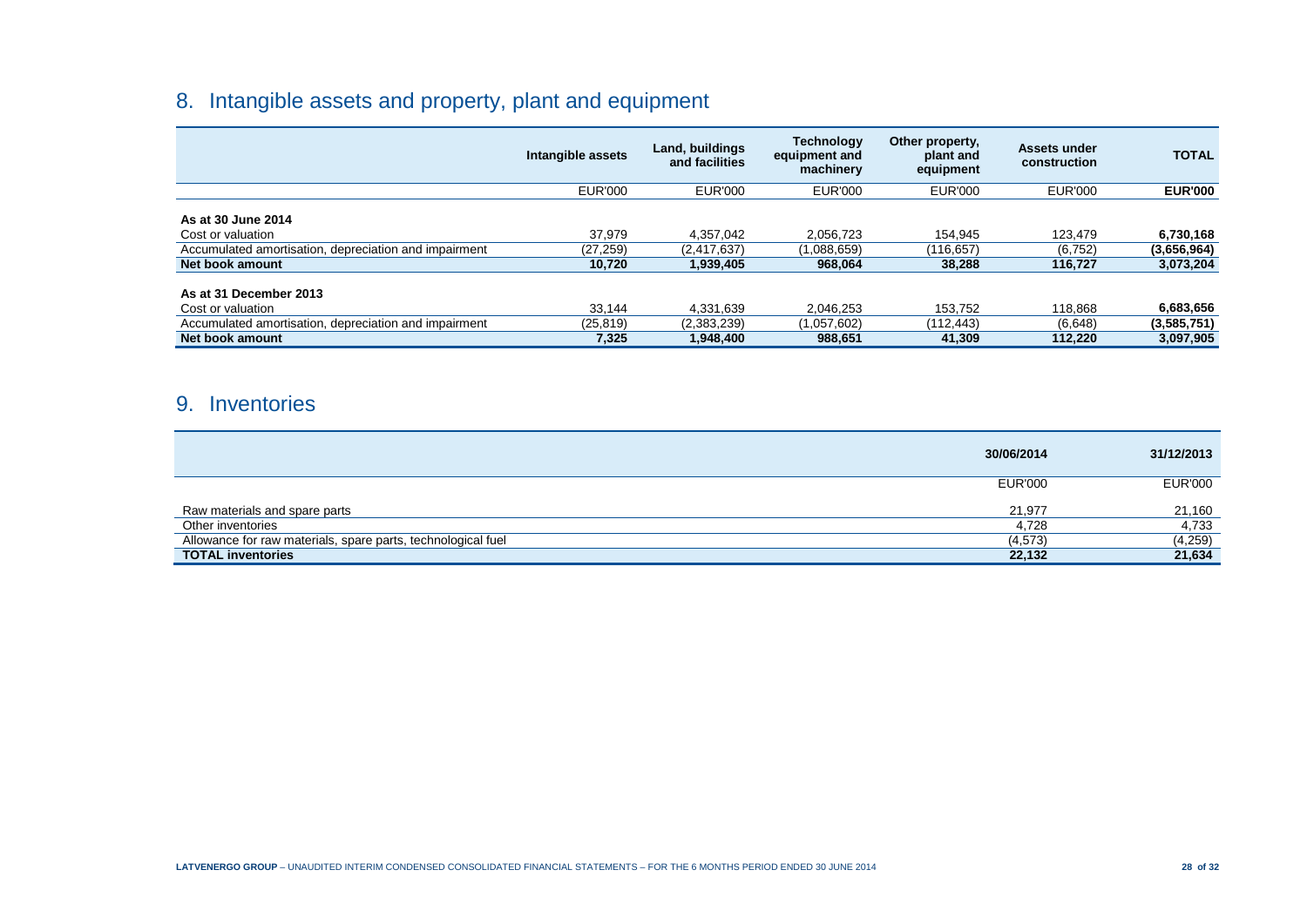# 10. Trade receivables and other current receivables

*Trade receivables, net:*

|                                                                                            | 30/06/2014     | 31/12/2013     |
|--------------------------------------------------------------------------------------------|----------------|----------------|
|                                                                                            | <b>EUR'000</b> | <b>EUR'000</b> |
| Receivables:                                                                               |                |                |
|                                                                                            |                |                |
| - Electricity customers                                                                    | 101,670        | 91,925         |
| - Heating customers                                                                        | 4,727          | 17,580         |
| - Other trade receivables                                                                  | 27,698         | 23,597         |
|                                                                                            | 134,095        | 133,102        |
|                                                                                            |                |                |
| Allowances for impairment of receivables:                                                  |                |                |
| - Electricity customers                                                                    | (41, 677)      | (40, 643)      |
| - Heating customers                                                                        | (422)          | (369)          |
| - Other trade receivables                                                                  | (2,574)        | (2,482)        |
|                                                                                            | (44, 673)      | (43, 494)      |
|                                                                                            |                |                |
| Receivables, net:                                                                          |                |                |
| - Electricity customers                                                                    | 59,993         | 51,282         |
| - Heating customers                                                                        | 4,305          | 17,211         |
| - Other trade receivables                                                                  | 25,124         | 21,115         |
|                                                                                            | 89,422         | 89,608         |
| Accrued revenue on mandatory procurement public service obligation*                        | -              | 44,953         |
| Unsettled revenue on mandatory procurement public service obligation recognised as assets* | 82,772         |                |
| Other current receivables and accrued income                                               | 31,332         | 26,999         |
| <b>TOTAL trade receivables and other current receivables</b>                               | 203,526        | 161,560        |
|                                                                                            |                |                |

\* Accrued revenue on mandatory procurement public service obligation is calculated as difference between procurement expenditure above electricity market price and collected payments from electricity end-users for mandatory procurement public service obligation fees for the period from 1 January 2013 to 31 December 2013. According to the conditions included in the article No. 37 of transition terms of the Electricity Market Law of the Republic of Latvia, within 12 months period starting from the overtake of public supplier obligations (1st April 2014), the newly established subsidiary Enerģijas publiskais tirgotājs AS has to compensate the uncollected difference of mandatory procurement for the period from 1st January 2013 until 31st March 2014 in the amount of EUR 64,823 thousand, that is partly covered by a government grant implicit for mandatory procurement public service obligation reduction, stated per Law on the State Budget for 2014. Unsettled revenue on mandatory procurement public service obligation fee of Enerģijas publiskais tirgotājs AS in 2nd Quarter of 2014 comprise EUR 17,949 thousand.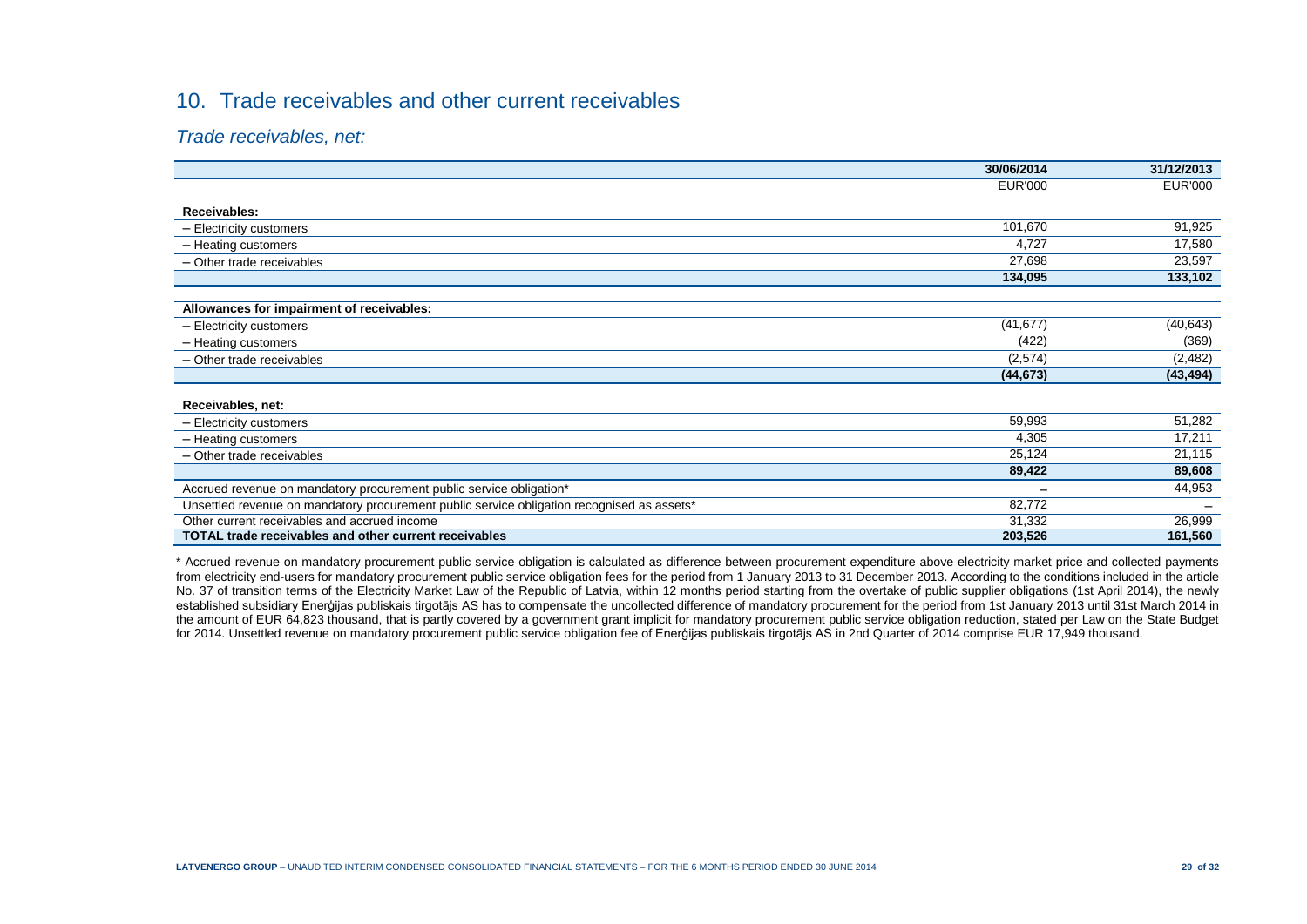## *Movements in allowances for impairment of trade receivables are as follows:*

|                                                            | 01/01-30/06/2014 | 01/01-30/06/2013 | 2013           |
|------------------------------------------------------------|------------------|------------------|----------------|
|                                                            | <b>EUR'000</b>   | <b>EUR'000</b>   | <b>EUR'000</b> |
| At the beginning of the period                             | 43.494           | 29.036           | 29,036         |
| Receivables written off during the period as uncollectible | (396)            | (215)            | (1,409)        |
| Allowance for impaired receivables                         | 575.             | 9,361            | 15,867         |
| At the end of the period                                   | 44,673           | 38,182           | 43,494         |

# 11. Cash and cash equivalents

|                                        | 30/06/2014     | 31/12/2013     |
|----------------------------------------|----------------|----------------|
|                                        | <b>EUR'000</b> | <b>EUR'000</b> |
| Cash at bank                           | 57,979         | 88,823         |
| Short-term bank deposits               | 135,826        | 166,600        |
| <b>TOTAL cash and cash equivalents</b> | 193,805        | 255,423        |

# 12. Borrowings

|                                                                       | 30/06/2014     | 31/12/2013     |
|-----------------------------------------------------------------------|----------------|----------------|
|                                                                       | <b>EUR'000</b> | <b>EUR'000</b> |
|                                                                       |                |                |
| Non-current borrowings from financial institutions                    | 604,598        | 700,390        |
| Issued debt securities (bonds)                                        | 104,802        | 104,802        |
| <b>TOTAL non-current borrowings</b>                                   | 709,400        | 805,192        |
| Current portion of non-current borrowings from financial institutions | 162.773        | 137,008        |
| Accrued interest on non-current borrowings                            | 1,630          | 1,780          |
| Accrued coupon interest on issued debt securities (bonds)             | 1.179          | 695            |
| <b>TOTAL current borrowings</b>                                       | 165,582        | 139,483        |
| <b>TOTAL borrowings</b>                                               | 874,982        | 944,675        |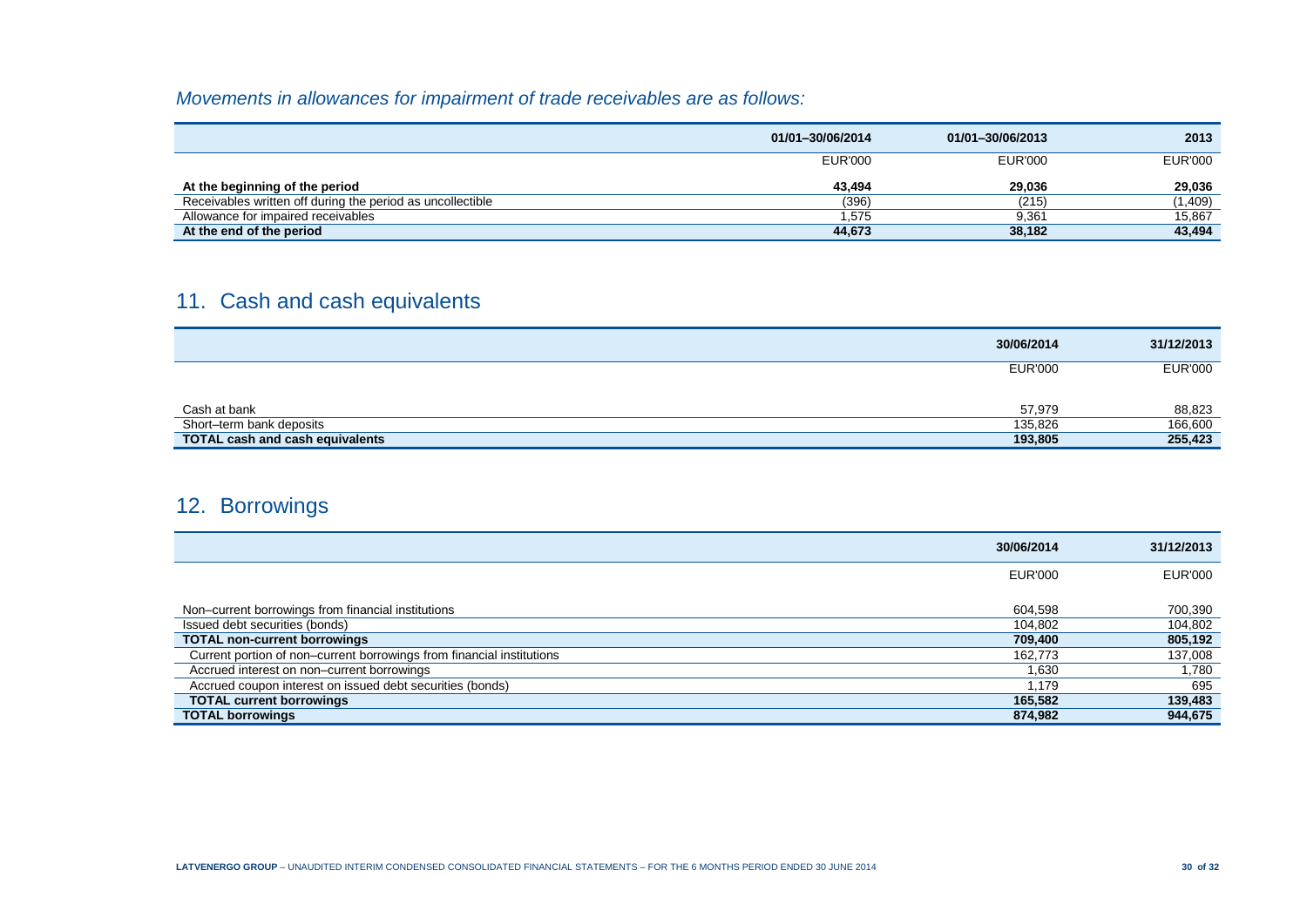#### *Movement in borrowings:*

|                                          | 01/01-30/06/2014 | 01/01-30/06/2013 | 2013           |
|------------------------------------------|------------------|------------------|----------------|
|                                          | <b>EUR'000</b>   | <b>EUR'000</b>   | <b>EUR'000</b> |
| At the beginning of the period           | 944,675          | 846.961          | 846,961        |
| Borrowings received                      | 2,600            | 7,671            | 117,300        |
| Borrowings repaid                        | (72, 627)        | (51, 641)        | (105, 174)     |
| Change in accrued interest on borrowings | 334              | (245)            | 753            |
| Issued debt securities (bonds)           | -                | 70.274           | 84,835         |
| At the end of the period                 | 874,982          | 873,020          | 944,675        |

## 13. Related party transactions

The Parent Company and, indirectly, the other Group entities are controlled by the Latvian state. Related parties of the Group are associates, Shareholder of the Parent Company who could control or who has significant influence over the Group's entities in accepting operating business decisions, key management personnel of the Group's entities, including members of Supervisory body – Audit committee, and close family members of any above–mentioned persons, as well as entities over which those persons have control or significant influence.

#### The following transactions were carried out with related parties:

|                                                    | 01/01-30/06/2014 | 01/01-30/06/2013 |
|----------------------------------------------------|------------------|------------------|
|                                                    | <b>EUR'000</b>   | EUR'000          |
| a) Sales of goods and services:                    |                  |                  |
| - Sales of goods to associates (electricity)       |                  | 723              |
| - Sales of services to associates                  |                  |                  |
| <b>TOTAL sales</b>                                 |                  | 723              |
| b) Purchases of goods and services:                |                  |                  |
| - Purchases of goods from associates (electricity) |                  | 668              |
| - Purchases of services from associates            |                  | 1,330            |
| <b>TOTAL purchases</b>                             |                  | 1,998            |
| c) Finance income:                                 |                  |                  |
| - Dividends received from associates               | 2,474            |                  |
| <b>TOTAL finance income</b>                        | 2,474            |                  |